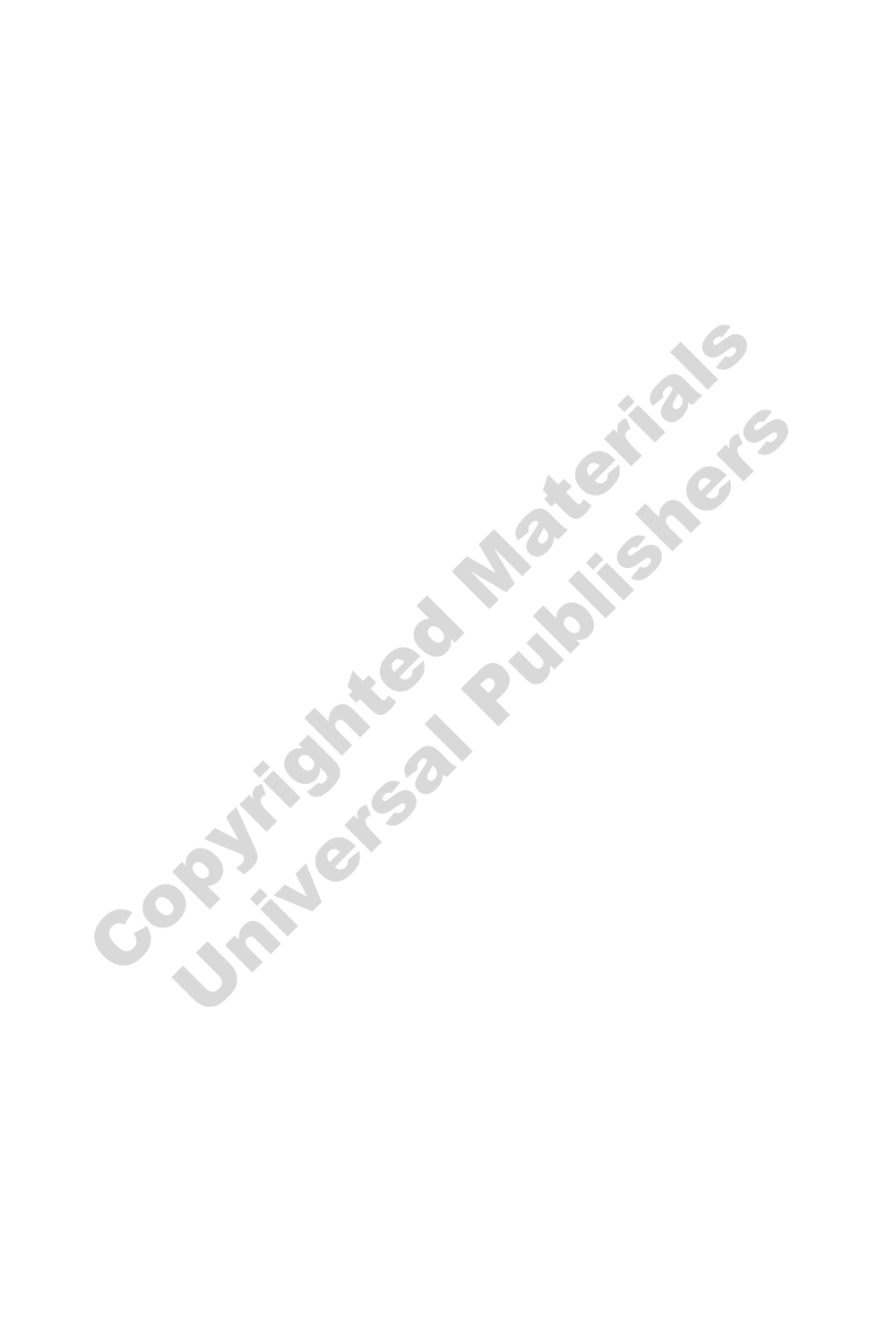# DIET, HEALTH, **and Prevention**

AND PREVENTION<br>A Revolution in Progress against<br>Chronic Diseases of Lifestyle<br>Norman J. Temple, PhD A REVOLUTION IN PROGRESS AGAINST<br>CHRONIC DISEASES OF LIFESTYLE<br>NORMAN J. TEMPLE, PHD A Revolution in Progress against Chronic Diseases of Lifestyle

**Norman J. Temple, PhD**



Universal-Publishers Irvine • Boca Raton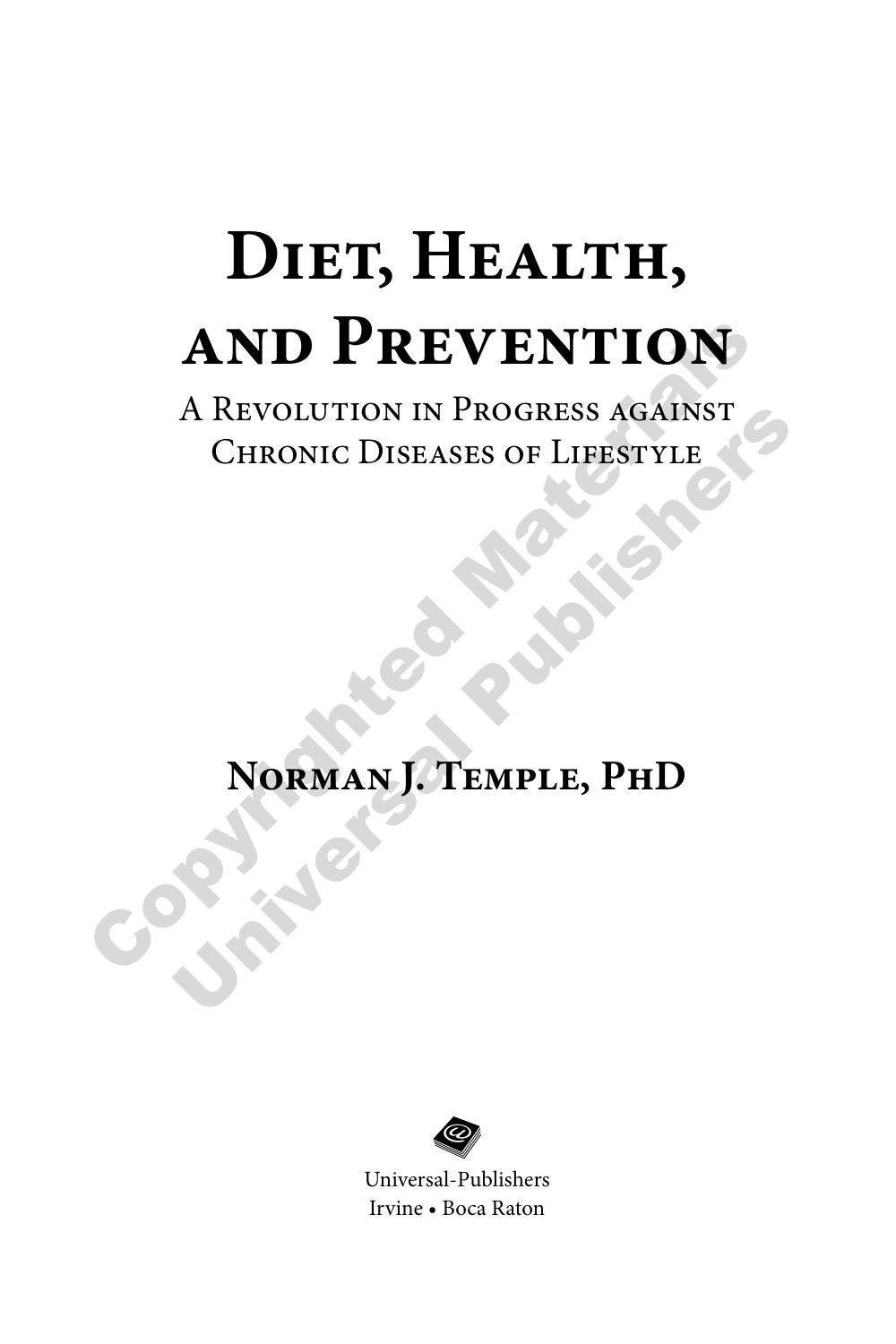*Diet, Health, and Prevention: A Revolution in Progress against Chronic Diseases of Lifestyle*

Copyright © 2022 Norman J. Temple. All rights reserved. No part of this publication may be reproduced, distributed, or transmitted in any form or by any means, including photocopying, recording, or other electronic or mechanical methods, without the prior written permission of the publisher, except in the case of brief quotations embodied in critical reviews and certain other noncommercial uses permitted by copyright law.

> Universal Publishers, Inc. Irvine • Boca Raton USA • 2022 www.Universal-Publishers.com

ISBN: 978-1-62734-387-9 (pbk.) ISBN: 978-1-62734-388-6 (ebk.)

written permission of the publisher, except in the case of brief quotations embodied in critical<br>reviews and certain other noncommercial uses permitted by copyright law.<br>Universal Publishers, Inc.<br> $U\sin\psi = B\cos R$ aton bases a For permission to photocopy or use material electronically from this work, please access www. copyright.com or contact the Copyright Clearance Center, Inc. (CCC) at 978-750-8400. CCC is a not-for-profit organization that provides licenses and registration for a variety of users. For organizations that have been granted a photocopy license by the CCC, a separate system of payments has been arranged.

Typeset by Medlar Publishing Solutions Pvt Ltd, India Cover design by Ivan Popov

Library of Congress Cataloging-in-Publication Data

Universal rubishers, inc.<br>
Irvine • Boca Raton<br>
USA • 2022<br>
www.Universal-Publishers.com<br>
ISBN: 978-1-62734-387-9 (pbk.)<br>
ISBN: 978-1-62734-387-9 (pbk.)<br>
ISBN: 978-1-62734-388-6 (ebk.)<br>
ISBN: 978-1-62734-388-6 (ebk.)<br>
ansi Names: Temple, Norman J., author. Title: Diet, health, and prevention : a revolution in progress against chronic diseases of lifestyle / Norman J. Temple, PhD. Description: Irvine : Universal Publishers, [2022] | Includes bibliographical references. Identifiers: LCCN 2022009704 (print) | LCCN 2022009705 (ebook) | ISBN 9781627343879 (pbk) | ISBN 9781627343886 (ebk) Subjects: LCSH: Diet. | Nutrition. | Chronic diseases--Prevention. Classification: LCC RA784 .T397 2022 (print) | LCC RA784 (ebook) | DDC 613.2--dc23/eng/20220321 LC record available at https://lccn.loc.gov/2022009704 LC ebook record available at https://lccn.loc.gov/2022009705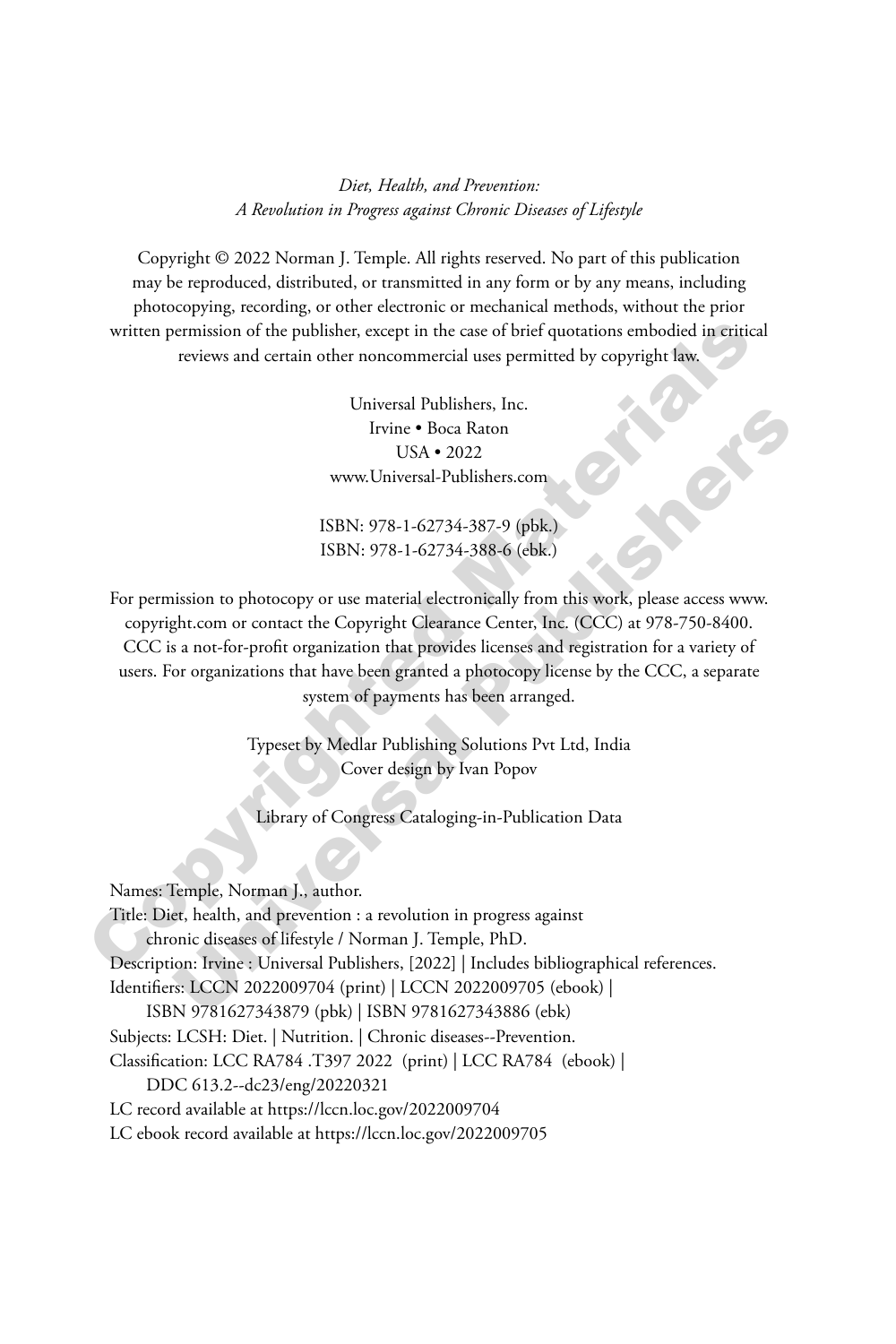## **Table of Contents**

| <b>Table of Contents</b> |                                                                                                                 |  |
|--------------------------|-----------------------------------------------------------------------------------------------------------------|--|
|                          |                                                                                                                 |  |
| Chapter 1                | How Nutrition Scientists Carry Out Research on<br>Diet and Disease. Why is there so much Confusion?1            |  |
| <b>Chapter 2</b>         | Obesity and the Challenge of Achieving                                                                          |  |
| Chapter 3                |                                                                                                                 |  |
| Chapter 4                |                                                                                                                 |  |
| <b>Chapter 5</b>         |                                                                                                                 |  |
| <b>Chapter 6</b>         | New Concepts in Understanding the Diet: Food                                                                    |  |
| Chapter 7                | Translating Nutrition Advice: The Challenge of Delivering<br>Complex Nutrition Information in a Simple Format87 |  |
| <b>Chapter 8</b>         |                                                                                                                 |  |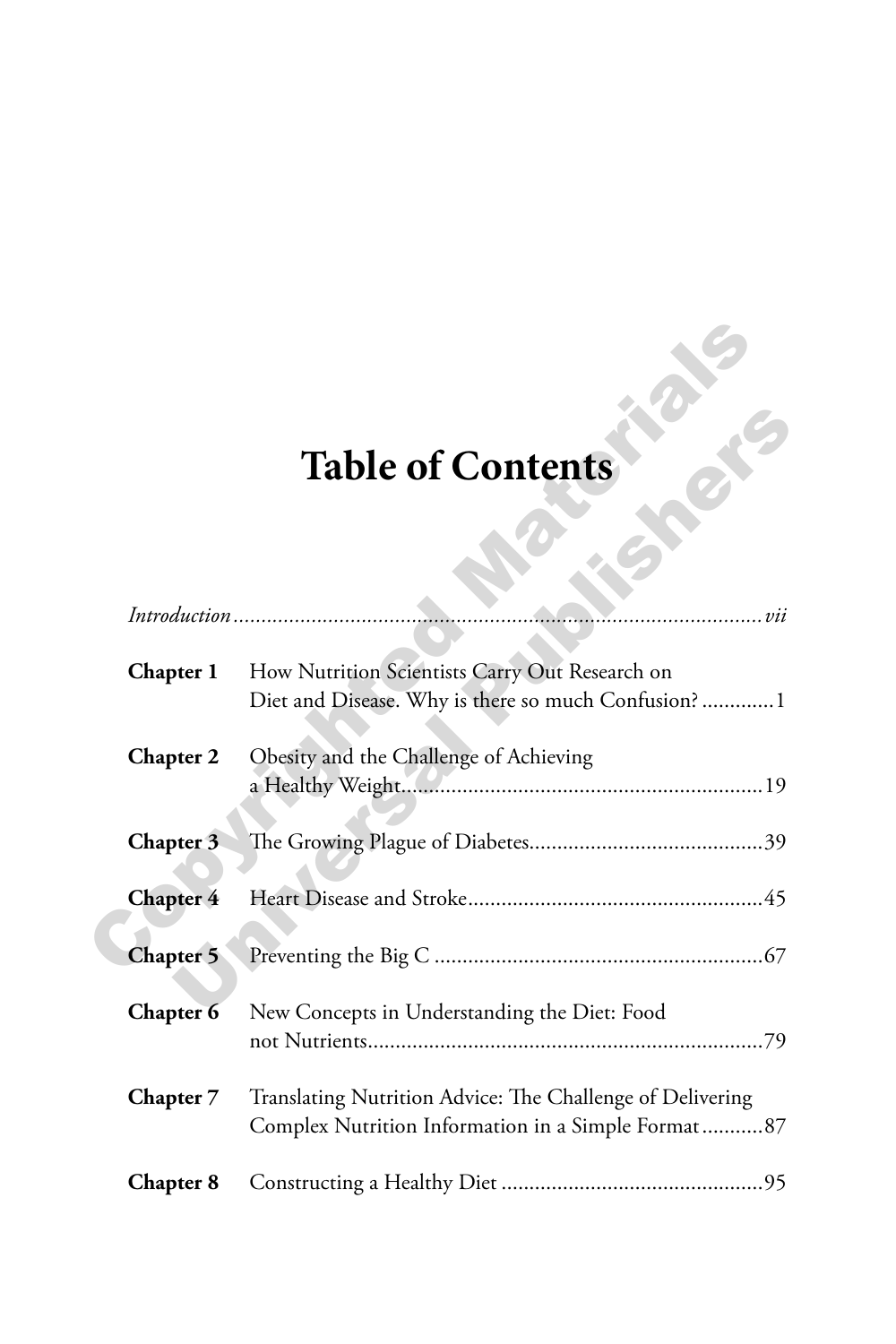| Chapter 9  | Food Labels: Going from Back to Front 111                              |
|------------|------------------------------------------------------------------------|
|            | <b>Chapter 10</b> Health Promotion: Trying to Persuade People to Eat a |
| Chapter 11 | Helping People to Eat A Healthier Diet: the Vital Role                 |
| Chapter 12 | The Food Industry: the Good, the Bad,                                  |
| Chapter 13 | Dietary Supplements: Separating the Hype from                          |
| Chapter 14 | The Threat from False and Misleading Nutrition                         |
|            |                                                                        |
|            |                                                                        |
|            |                                                                        |
|            |                                                                        |
|            |                                                                        |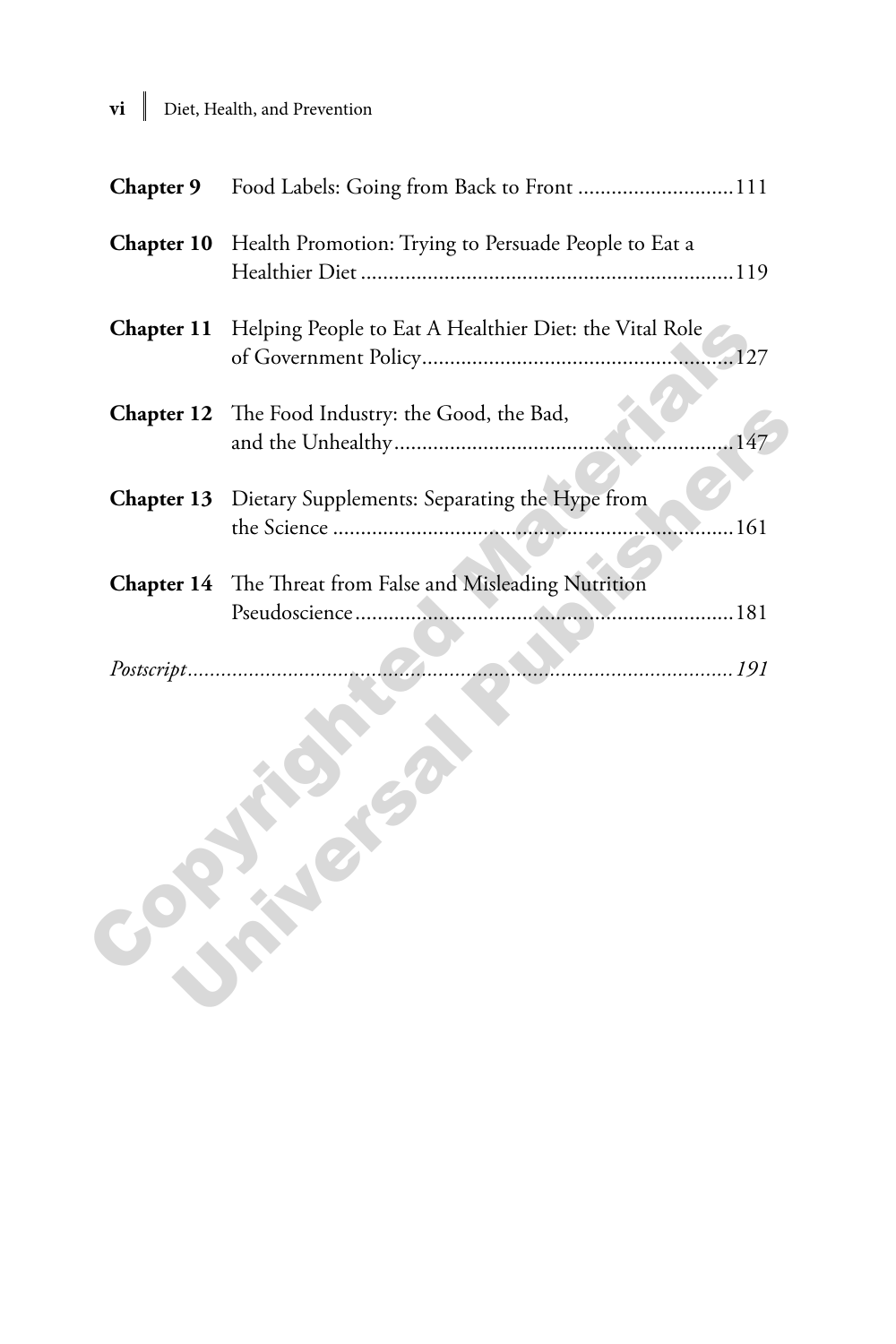#### **Introduction**

**Introduction**<br>
Over the last two centuries medical researchers have made hundreds<br>
discoveries about how the body works and what leads to the many dead<br>
and debilitating diseases that afflict humanity. In the nineteenth c **Introduction**<br>**Introduction**<br>the last two centuries medical researchers have made hundreds of<br>veries about how the body works and what leads to the many deadly<br>debilitating diseases that afflict humanity. In the nineteent Over the last two centuries medical researchers have made hundreds of discoveries about how the body works and what leads to the many deadly and debilitating diseases that afflict humanity. In the nineteenth century Louis Pasteur and other medical investigators discovered that microscopic organisms are responsible for infectious diseases. Decades later these organisms were given the name bacteria and viruses. This discovery led to highly effective ways to massively reduce the burden of sickness and death caused by these diseases. Another great medical discovery came in the first half of the twentieth century with the discovery of different vitamins. It was realized that a deficiency of particular vitamins causes disease, such as scurvy and rickets. This provided an explanation for several diseases that had caused great suffering to millions of people. And like the discovery of bacteria and viruses this led to highly effective interventions. As a result several diseases caused by a severe vitamin deficiency can now be easily prevented.

But no sooner had one family of diseases been conquered than another appeared. This brings us to the fascinating story of how the modern diet has led to many diseases that have become the plague of the modern age.

Several doctors working in Africa in the 1960s noticed that the inhabitants of that continent have a low rate of many of the diseases that are common in Europe and North America. At the same time they turned their attention to the diet as a likely explanation for this. One component of the diet in particular—dietary fiber—was the focus of attention. The researchers hypothesized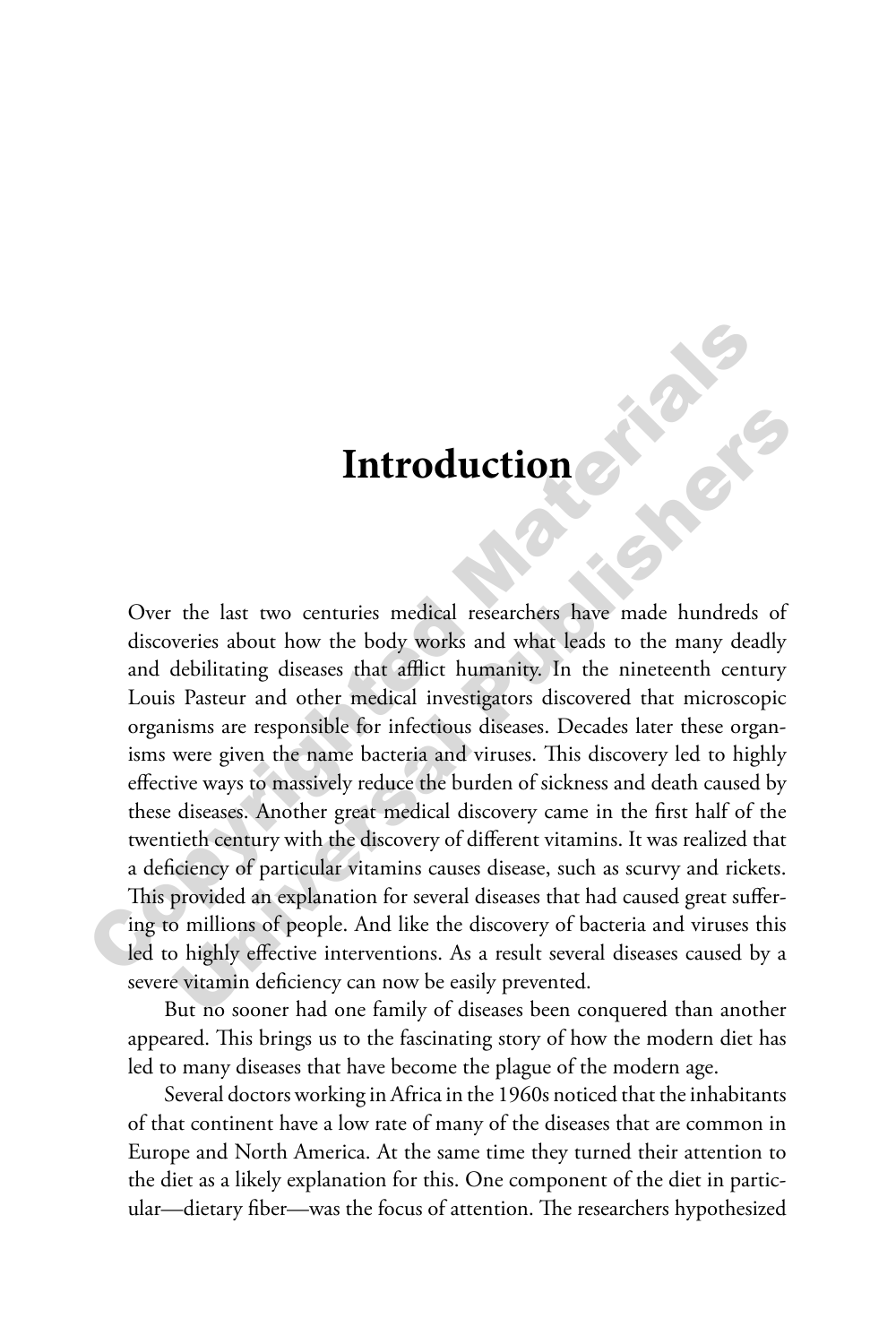that the large amount of fiber in the diet eaten by Africans protects them from many diseases. Denis Burkitt, a surgeon working in Uganda, was at the center of this groundbreaking research. The family of diseases that are common in Europe and North America but that were rare in most of Africa in the 1960s became known as Western diseases. Today, they are more commonly known as chronic diseases of lifestyle or non-communicable diseases. In this book we shall use the term chronic diseases of lifestyle or CDL.

One of the greatest privileges of my life was to have jointly edited a book with Denis Burkitt. This book, published in 1994, was titled: *Western Diseases: their Dietary Prevention and Reversibility.* The book reviewed what we know about these diseases, and then explained how a healthy lifestyle can both prevent and reverse these diseases.

as chronic diseases of lifestyle or non-communicable diseases. In this book we shall use the term chronic diseases of lifestyle or CDL.<br>One of the greatest privileges of lifestyle or CDL.<br>One of the greatest privileges of enis Burkitt. This book, published in 1994, was titled: *Western Dis-*<br>beir Dietary Prevention and Reversibility. The book reviewed what we<br>bout these diseases, and then explained how a healthy lifestyle can<br>eversal and re The research work carried out in Africa in the 1960s by a small group of medical pioneers sparked enormous interest among doctors and medical researchers. This led to an enormous research effort into the relationship between diet and health. Library shelves now groan under the weight of the accumulated research. As mentioned, a lack of dietary fiber was suspected of playing an important role in CDL. Half a century later the importance of fiber is now well established. But we now have conclusive evidence that several other parts of the diet are also heavily involved in the causation of CDL. This evidence has extended to other aspects of lifestyle beyond diet, particularly smoking and lack of exercise. Much of this book is taken up with looking at the relationship between lifestyle, especially diet, and the major diseases that come under the CDL umbrella.

This information has been delivered to the general public in many different ways. Governments publish food guides that provide detailed advice on the foods that people should eat. They also regulate information that appears on food packages. Governments provide their citizens with huge amounts of other information on lifestyle and health, including smoking and exercise. A great deal of information is also delivered to the public by way of TV, newspapers, magazines, and, of course, social media. People are continuously exposed to this information.

If people gave their health a high priority, they would pay careful attention to this information, absorb it, and then lead a healthy lifestyle. But at this point, alas, we hit two major barriers. The first is that vast numbers of people lack the motivation to follow this advice. The other barrier is that much of the information the public receives is inaccurate or even dishonest. Of particular importance, many corporations spend copious amounts of money promoting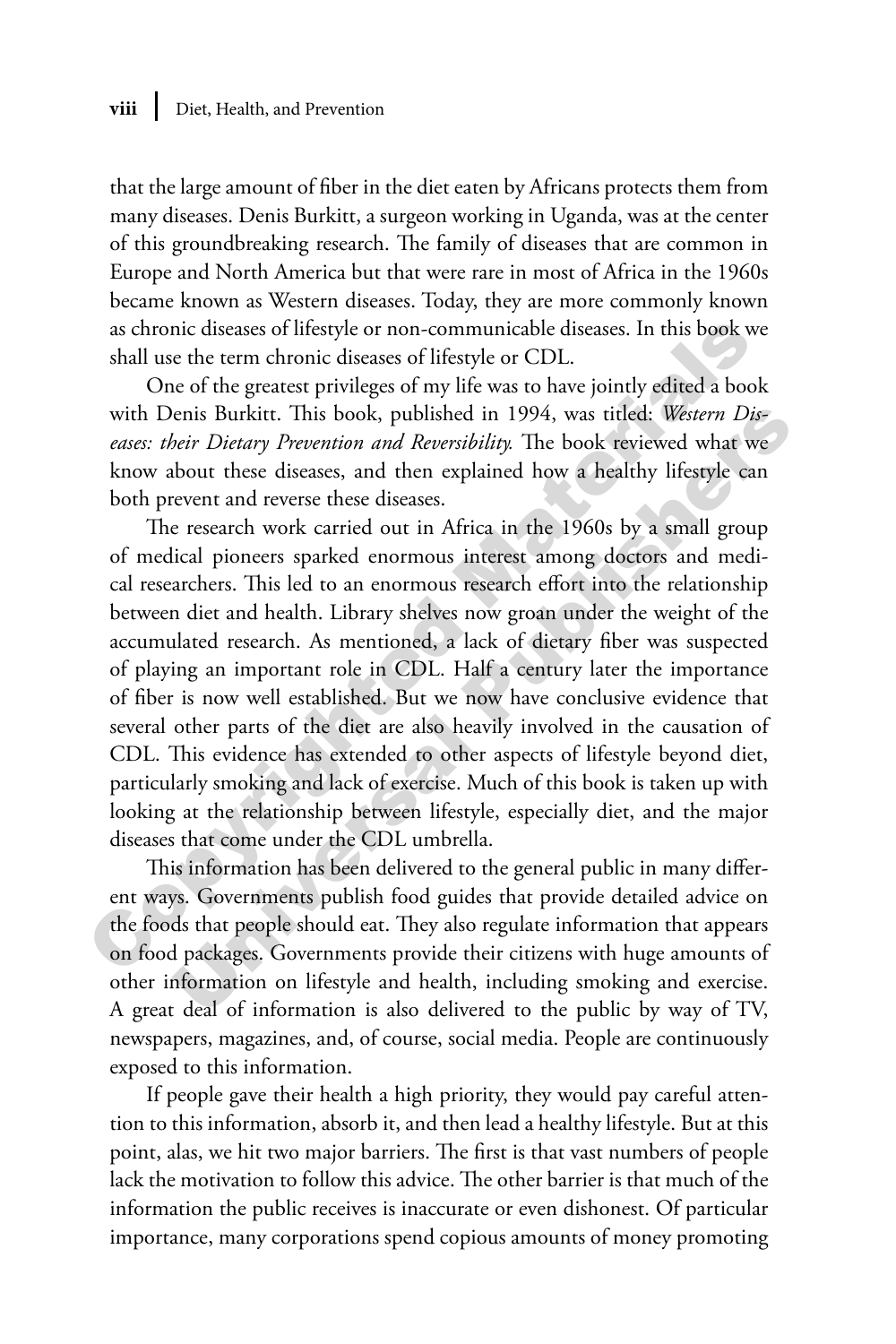harmful products. In particular, the advertising budgets of corporations that promote unhealthy food massively exceeds the government's budget for the promotion of a healthy diet. Because of these two barriers large sections of the population do not lead a healthy lifestyle. Here are some examples that illustrate this problem.

We shall start with the diet, and what a sorry story it is:

- We shall start with the diet, and what a sorry story it is:<br>
 Salt is liberally added to processed foods. As a result the quantity of it<br>
 Salt is liberally added to processed foods. As a result the quantity of it<br>
it i Salt is liberally added to processed foods. As a result the quantity of it in the typical American diet far exceeds the recommended levels. Salt intake is usually stated in terms of sodium, which constitutes about 40 percent of salt. It is generally recommended that sodium intake should not exceed 2000 mg per day but the actual median intake is close to 3400 mg per day (Cogswell et al., 2012).
	- he typical American diet far exceeds the recommended levels. Salt intake<br>susually stated in terms of sodium, which constitutes about 40 percent<br>f salt. It is generally recommended that sodium intake should not exceed<br>2000 • Another unhealthy substance present in many foods is sugar. Here we only consider added sugar (such as the sugar added to coffee or present in soft drinks and cakes) but not the sugar naturally present in such foods as fruit, fruit juice, and milk. American adults obtain roughly 14 percent of their calories (energy intake) from added sugars (Newens & Walton, 2016). Teenagers, predictably, consumer more—about 17 percent of their calories
	- Whole grain cereals are an important part of a healthy diet. The average intake by American adults is about 0.7 oz (20 grams) per day (Albertson et al., 2016). This is equivalent to less than a slice of bread, only a fraction of the recommended intake.
	- Fruits and vegetables are also central to a healthy diet. Americans eat, on average, around 2 to 3 servings per day, about half the recommended intake (Krebs-Smith et al., 2010).

It is recommended in the USA that young people engage in at least 60 minutes of daily exercise. A survey across the USA reported that only 15 percent of high school students met this objective (CDC, 2011). The majority of American adults also fall well short of achieving the recommended amount of exercise (King et al., 2009).

In one important area, however, lifestyles have seen a dramatic improvement. In 1965 about 42 percent of American adults smoked but by 2008 this had fallen by a bit more than half to about 20 percent (Cokkinides et al., 2009). Nevertheless, smoking is still the single largest preventable cause of disease and premature death in the USA (though obesity may be moving into first place).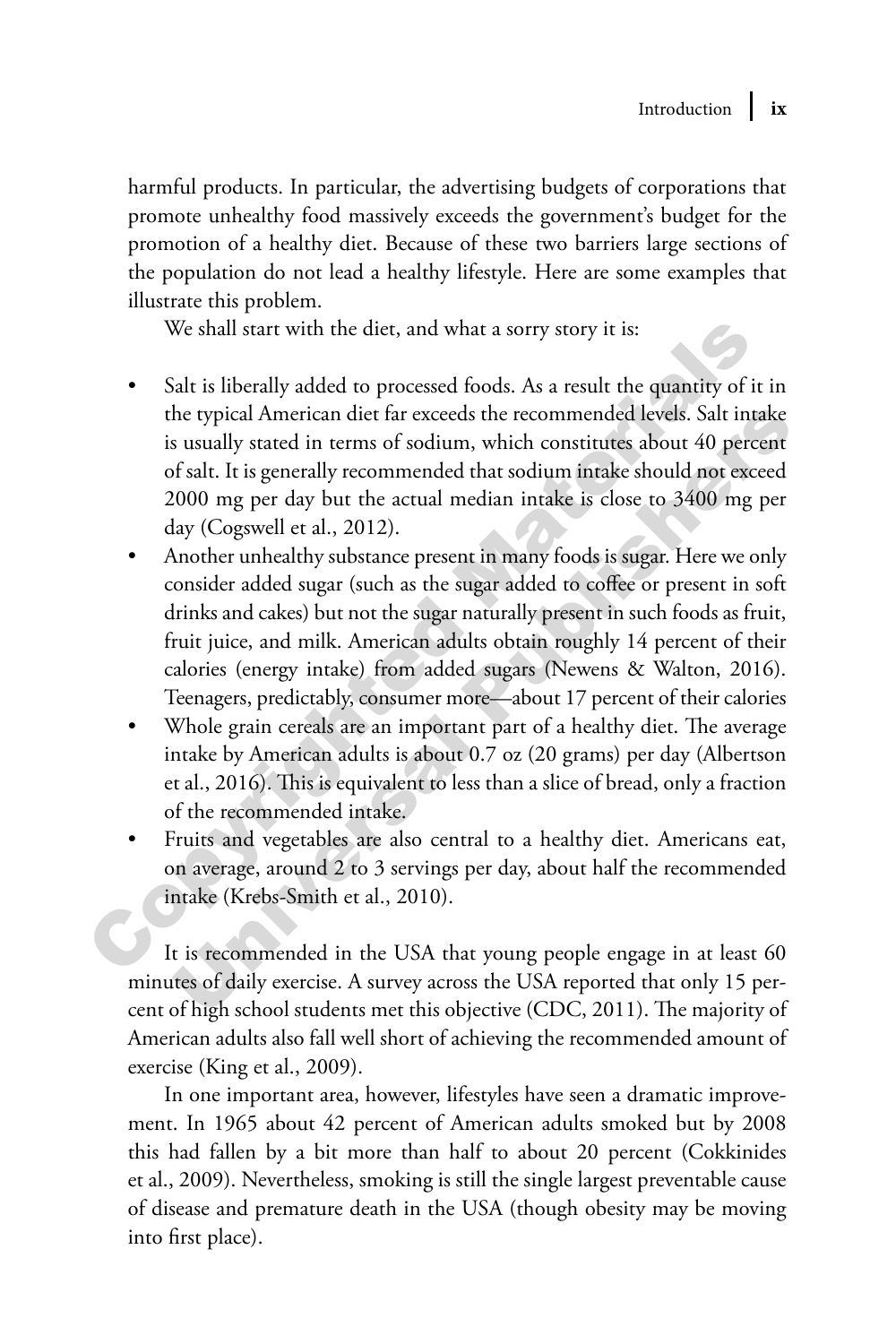Actions have consequences. And the consequence of an unhealthy lifestyle is, of course, poor health. By way of illustration we look at two major health problems, namely the epidemics of obesity and type 2 diabetes.

The USA is a world leader in many areas, but not all of them are positive. Obesity stands out as an area where the USA is a world leader for all the wrong reasons. An epidemic of obesity appeared in the country around 1980 and shows no sign of loosening its grip. Roughly 40 percent of adult men are classed as being overweight and an additional 35 percent are obese (Yang & Colditz, 2015). Fewer women (30 percent) are overweight but slightly more (37 percent) are obese. In total, therefore, about seven out of ten adult Americans are overweight or obese.

wrong reasons. An epidemic of obesity appeared in the country around 1980<br>and shows no sign of loosening its grip. Roughly 40 percent of adult men<br>are classed as being overweight ad an additional 35 percent are obese (Yan The epidemic has hit all age groups. In one major survey it was revealed that 21 percent of adolescents aged 12 to 19 years are obese (Ogden et al., 2016). An especially alarming finding is that the prevalence of obesity for this age group doubled in the 23 years from 1991 and 2014. Valuable information came from another survey. Among 11 to 15 year-old American children 32 percent of boys and 26 percent of girls are overweight or obese (Ahluwalia et al., 2015). The survey also presented findings for Canada and 23 European counties. The numbers for those other countries were only about half or twothirds of the American numbers.

ditz, 2015). Fewer women (30 percent) are overweight but slightly<br>37 percent) are obses. In total, therefore, about seven out of ten adult<br>ans are overweight or obses.<br>In one major survey it was revealed<br>e epidemic has hit As obesity is a major risk factor for type 2 diabetes, it is anything but surprising that the obesity epidemic has been closely followed by a diabetes epidemic. This was confirmed by a large survey carried out across the USA (Menke et al., 2015). Roughly 13 percent of American adults have diabetes. In addition, 38 percent have prediabetes. This label is applied when the blood sugar level is abnormally elevated but to a lesser degree than we see with diabetes. The presence of prediabetes indicates that a person is en route to developing actual diabetes. Another finding from this survey is that for every four cases of diabetes in 1990 there were five cases by 2012. This demonstrates, not surprisingly, that the prevalence of diabetes has been rising in parallel with the prevalence of obesity.

In summary, chronic diseases of lifestyle (CDL) are the dominant family of diseases in the USA and across the Western world. As the name suggests, these diseases are closely related to an unhealthy lifestyle. A healthy lifestyle especially a healthy diet, adequate exercise, and abstinence from smoking can, to a great extent, prevent these diseases, or at least delay their appearance by many years.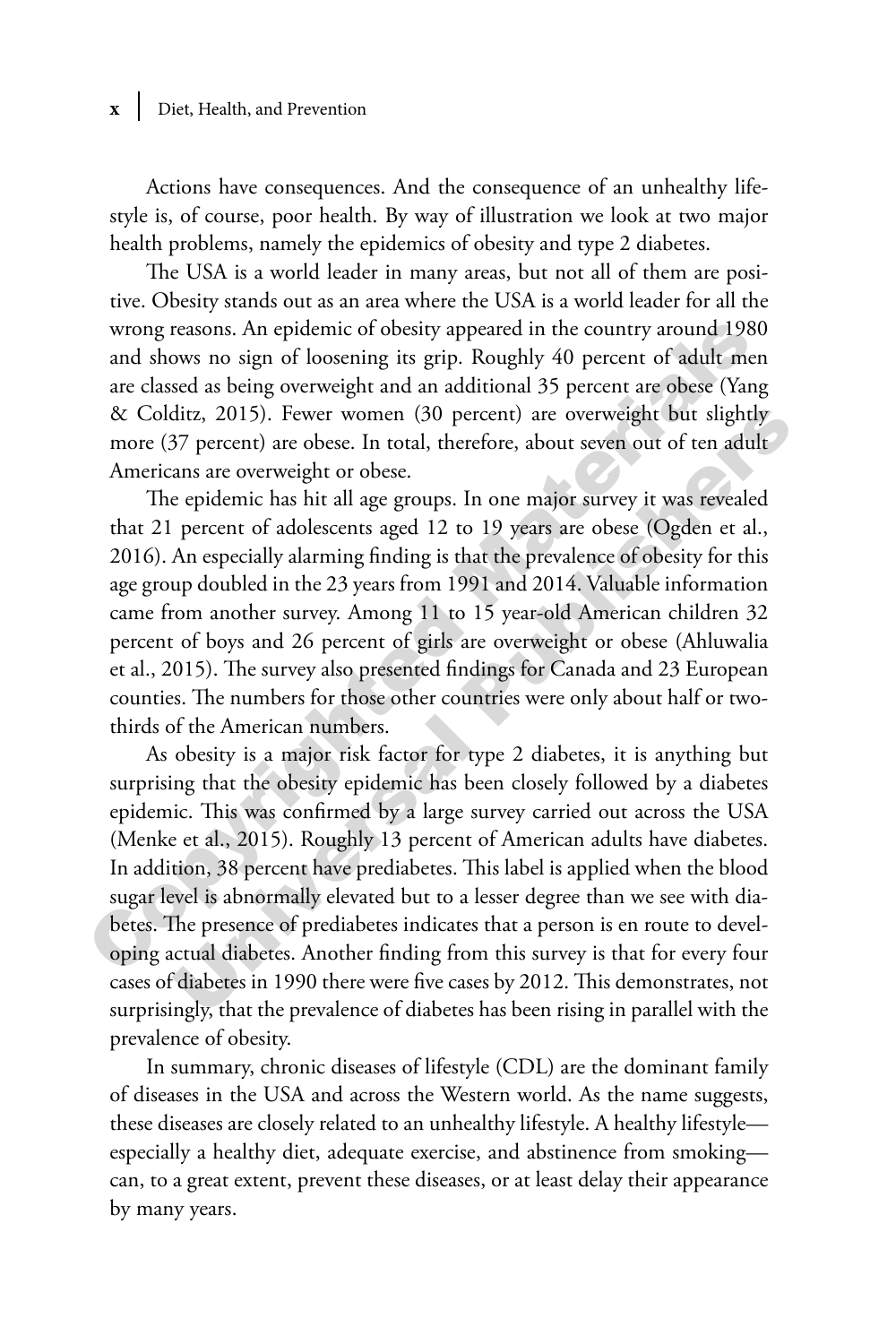This book explores CDL, their causes, and most especially the role of diet. The first goal is to enable the reader to achieve a healthy lifestyle and thereby add years to his (or her) life and life to his (or her) years. But the book goes much further. Many aspects of health are, to a greater or lesser extent, beyond the rather limited capabilities of regular people. The overall aim is to describe the **big picture**. Towards that goal other important topics are also explored including:

- Food labels. The design of commonly used food labels are described. Alternate, and often superior, designs are evaluated.
- Health promotion is a strategy where health experts try to persuade the population to follow a healthier lifestyle, including eating a healthier diet.
- Government policy. Because health promotion achieves only limited success, health experts have searched for more effective strategies. Increasing attention has been turned to the development of government policies as a way to enhance the health of the population.
- The role of the food industry is of great importance as it is responsible for the mass marketing of unhealthy foods.
- The population are continually exposed to large amounts of false and misleading information in the area of diet and health. This creates endless confusion.

describe the **big picture**. Towards that goal other important topics are all explored including:<br>
• Food labels. The design of commonly used food labels are describe<br>
Alternate, and often superior, designs are evaluated.<br> <sup>5</sup> ood labels. The design of commonly used food labels are described.<br>
Alternate, and often superior, designs are evaluated.<br>
Health promotion is a strategy where health experts try to persuade the<br>
Fealth promotion is a There have been many changes in recent years in our understanding of the story of diet, health, and prevention. Several of the topics discussed in this book have been well known for decades, but others have only emerged in recent years and have received little attention outside of academic circles. In order to properly understand the **big picture** it is essential to take a close look at all the topics discussed here.

When we ascend to 30,000 feet and view the **big picture**, we see that the whole field of diet, health, and prevention is now in the midst of a revolution. That is the explanation for the title of this book.

This book can be likened to the rivers of Montana. One river flows west to the Pacific, a second goes north through Canada to Hudson Bay and thence to the Arctic Ocean, and the third joins the Missouri, then the Mississippi, and continues to the Gulf of Mexico. These rivers resemble the world of nutrition and health: many streams flow into major rivers of ideas, action, and direction, but these rivers can flow in opposite directions and interact in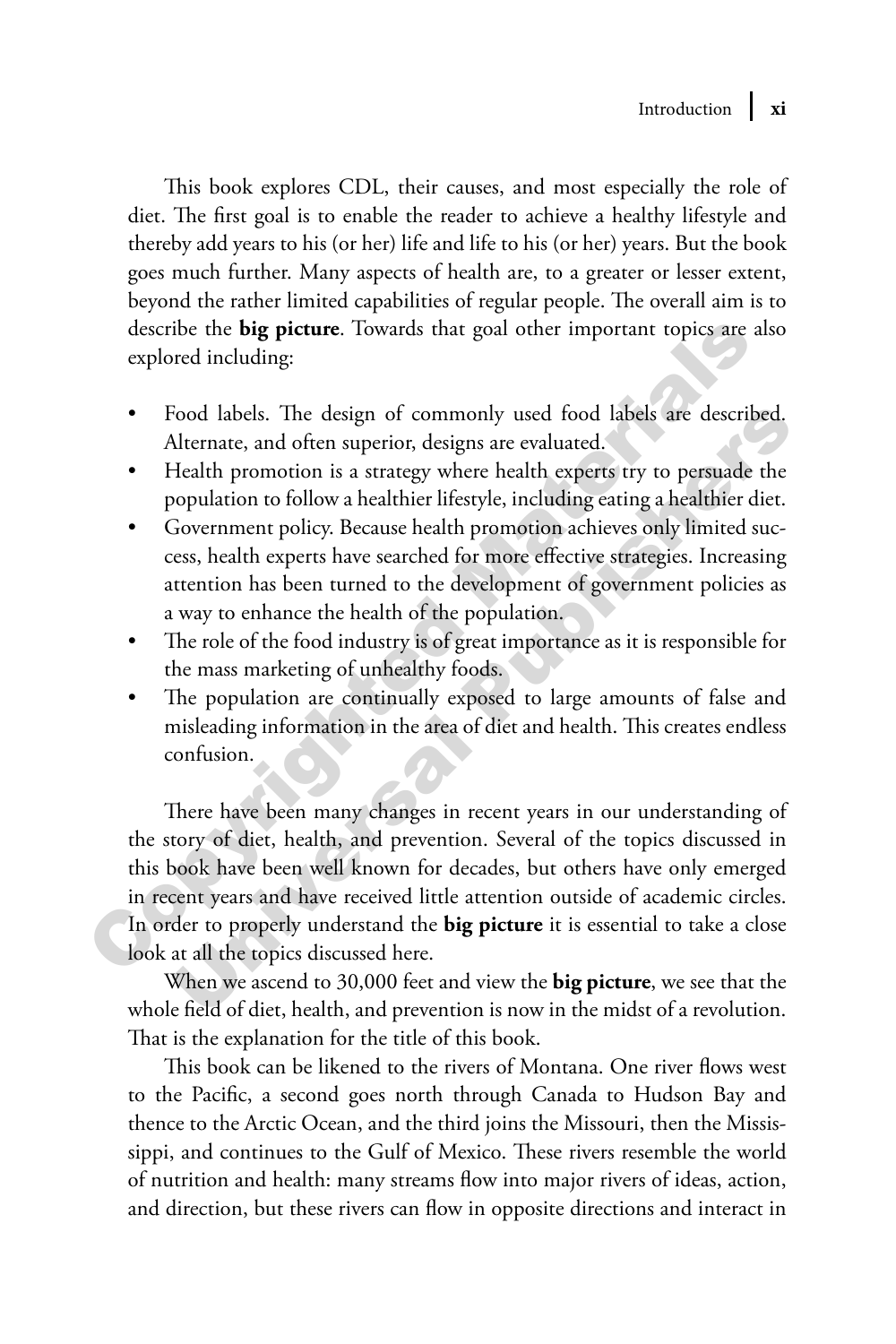complex ways with the total landscape of nutritional health. These opposing thoughts and actions are sometimes seen in the chapters of this book.

#### **REFERENCES**

- Ahluwalia N, Dalmasso P, Rasmussen M, et al. Trends in overweight prevalence among 11-, 13- and 15-year-olds in 25 countries in Europe, Canada and USA from 2002 to 2010. Eur J Public Health 2015;25 (Suppl 2):28–32.
- Ahluwalia N, Dalmasso P, Rasmussen M, et al. Trends in overweight prevalence<br>
among 11-, 13- and 15-year-olds in 25 countries in Europe, Canada and USA<br>
from 2002 to 2010. Eur J Public Health 2015:25 (Suppl 2):28–32.<br>
Alb m 2002 to 2010. Eur J Public Health 2015;25 (Suppl 2):28–32.<br>
In AM, Reicks M, Joshi N, et al. Whole grain consumption trends and associns with body weight measures in the United States: results from the cross sec-<br>
Inl Na Albertson AM, Reicks M, Joshi N, et al. Whole grain consumption trends and associations with body weight measures in the United States: results from the cross sectional National Health and Nutrition Examination Survey 2001–2012. Nutr J 2016;15:8.
	- Centers for Disease Control and Prevention (CDC). Physical activity levels of high school students—United States, 2010. MMWR Morb Mortal Wkly Rep 2011;60:773–7.
	- Cokkinides V, Bandi P, McMahon C, et al. Tobacco control in the United States- recent progress and opportunities. CA Cancer J Clin 2009;59:352–65.
	- Cogswell ME, Zhang Z, Carriquiry AL, et al. Sodium and potassium intakes among US adults: NHANES 2003–2008. Am J Clin Nutr 2012;96:647–57.
	- King DE, Mainous AG, Carnemolla M, et al. Adherence to healthy lifestyle habits in US adults, 1988–2006. Am J Med 2009;122:528–34.
	- Krebs-Smith SM, Reedy J, Bosire C. Healthfulness of the U.S. food supply: little improvement despite decades of dietary guidance. Am J Prev Med 2010;38:472–7.
	- Menke A, Casagrande S, Geiss L, et al. Prevalence of and trends in diabetes among adults in the United States, 1988–2012. JAMA 2015;314:1021–9.
	- Newens KJ, Walton J. A review of sugar consumption from nationally representative dietary surveys across the world. J Hum Nutr Diet 2016;29:225–40.
	- Ogden CL, Carroll MD, Lawman HG, et al. Trends in obesity prevalence among children and adolescents in the United States, 1988–1994 through 2013–2014. JAMA 2016;315:2292–9.
	- Yang L, Colditz GA. Prevalence of overweight and obesity in the United States, 2007–2012. JAMA Intern Med 2015;175:1412–3.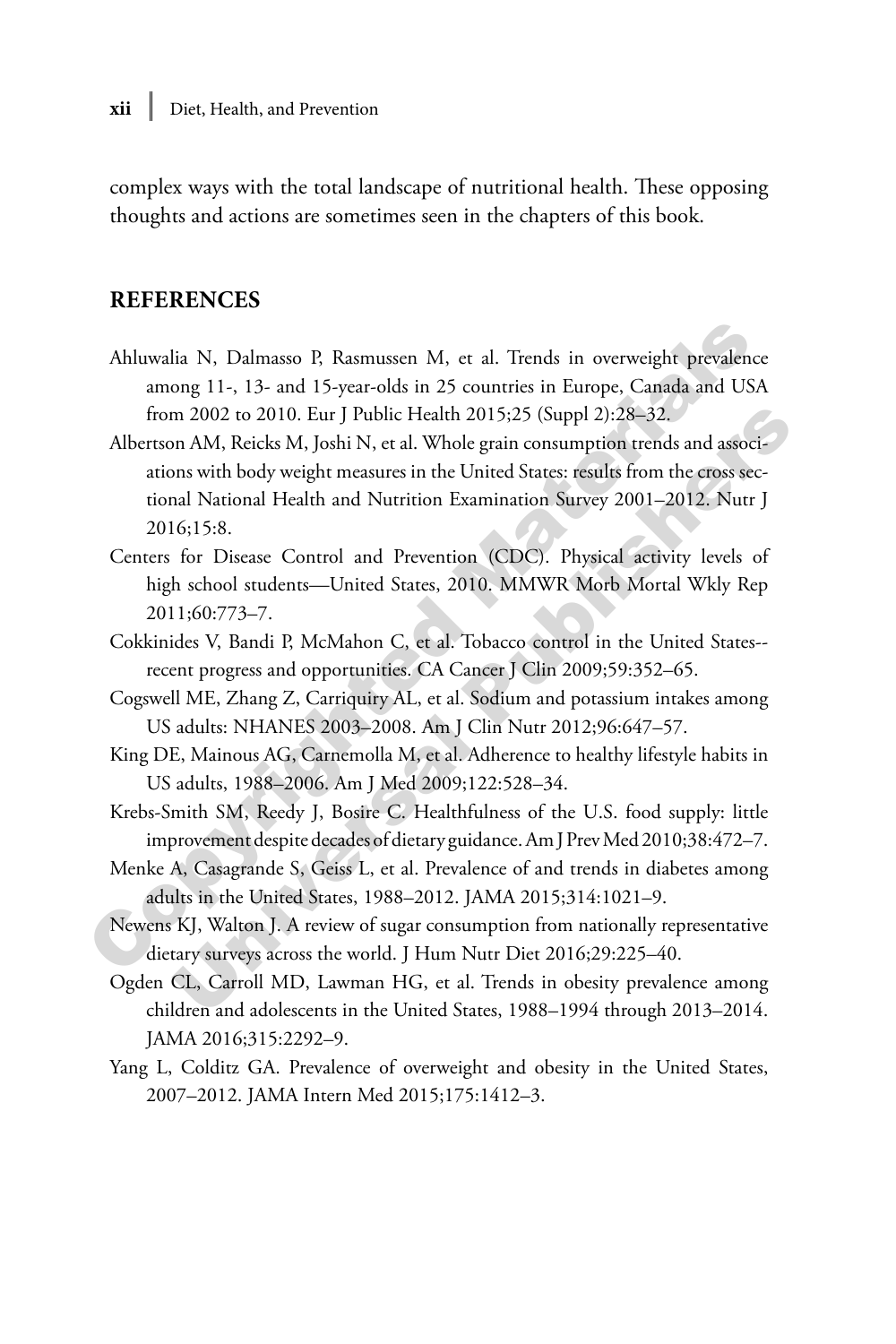# **CHAPTER 1**

# **From Nutrition Scientists Carry**<br> **Cut Research on Diet and Disease.**<br> **Why is there so much Confusion?**<br>
There is a strong relationship between foods, the substances present in foo<br>
and the risk of a spectrum of diseases **How Nutrition Scientists Carry Out Research on Diet and Disease. Why is there so much Confusion?**

There is a strong relationship between foods, the substances present in food, and the risk of a spectrum of diseases and assorted health problems. Diet also has an important place as a treatment for various conditions. Examples include losing weight and treating diabetes and high blood pressure.

**How Nutrition Scientists Carry<br>
Dut Research on Diet and Disease.**<br>
Why is there so much Confusion?<br>
<sup>is a</sup> strong relationship between foods, the substances present in food,<br>
the risk of a spectrum of diseases and assort Enormous progress has been made over the last several decades in unravelling the myriad of connections between diet and health. But progress does not go in a straight line. Rather, it's a series of what appear to be important new findings, often followed by new evidence that refutes those findings. Then, a few years go by and new findings are made but this time they survive being checked in follow-up research. The process is like peeling back the layers of an onion. This chapter should help the reader gain some insight into this confusing subject.

Many methods are employed to figure out the relationship between diet, health, and disease. In this chapter we examine these methods. Why, the reader may ask, should I bother myself with the methods employed by nutrition researchers? There are two reasons. The first is because new findings coming from research studies are constantly being announced. In some of these studies fairly reliable research methods have been used while other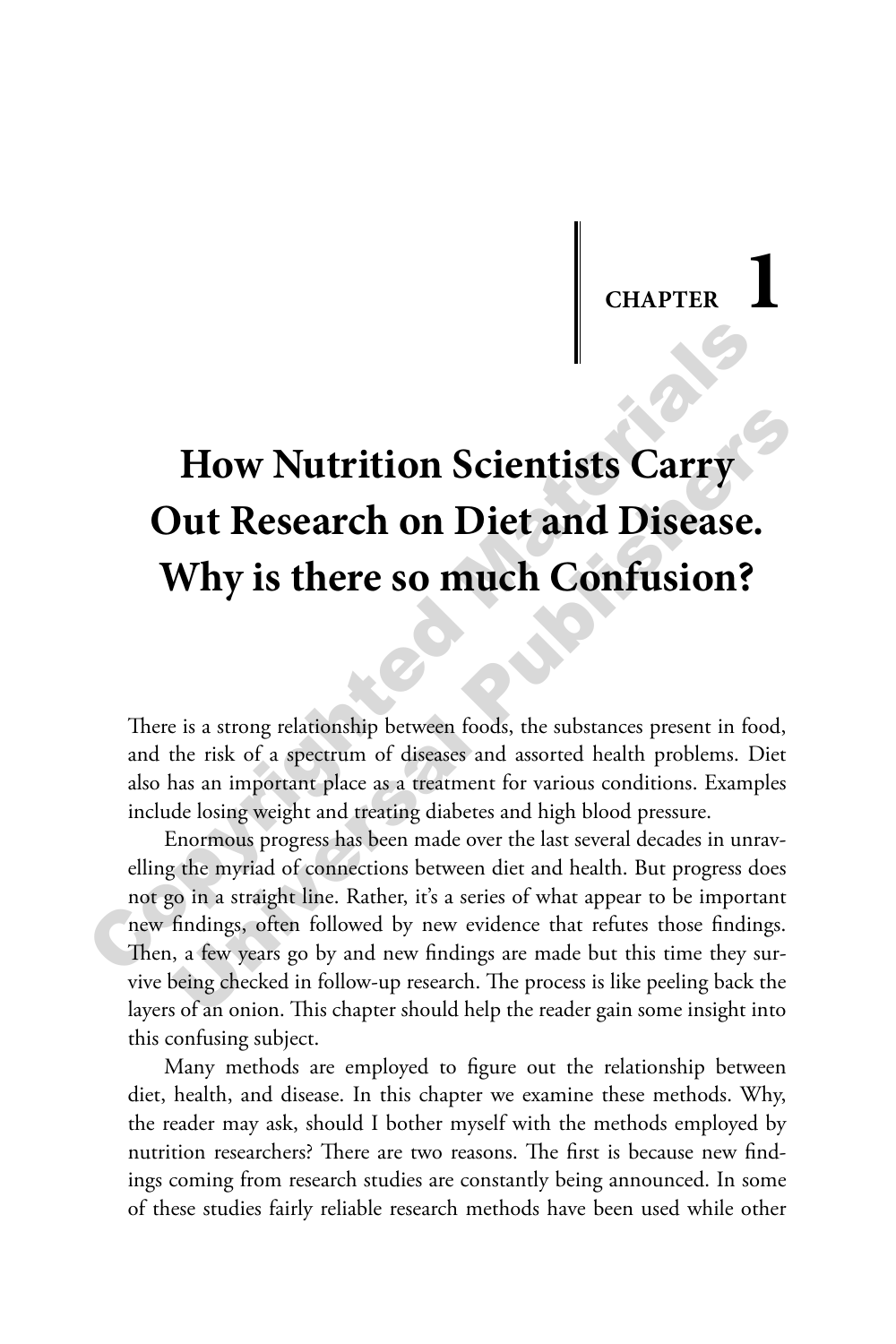studies have used methods that are much less reliable. Understanding the strengths and weaknesses of different types of research allows people to better judge how much credence should be given to a new claimed discovery. The second reason for the reader to learn a few things about this subject is because it is very interesting (though here I declare a strong personal bias).

#### **RANDOMIZED CONTROLLED TRIALS (RCT)**

A RCT is a type of study in which the subjects are given some type of intervention. RCTs are hugely important in many areas of research related to health and disease. But like all methods, RCTs have both strengths and weaknesses. RCTs are well suited for testing drugs and produce reliable results, but are prone to many problems when used in nutrition research, especially in the area of the prevention of disease.

**RANDOMIZED CONTROLLED TRIALS (RCT)**<br>
A RCT is a type of study in which the subjects are given some type of intervention. RCTs are hugely important in many areas of research related to health and disease. But like all met is a type of study in which the subjects are given some type of inter-<br>i. RCTs are hugely important in many areas of research related to<br>and disease. But like all methods, RCTs have both strengths and weak-<br>RCTs are well s We first look at the use of RCTs in the testing of drugs. Most drug studies are focused on symptoms (such as depression, pain of arthritis, or blood pressure) and last for just a few weeks or months. Let us suppose that researchers wish to test whether Drug X is an effective treatment for Disease Y. Scores of such studies are carried out every year. The researchers recruit patients who all have Disease Y and who agree to take part in the study. The patients are then randomly divided into two groups. One group receives the drug while the other group receives a placebo (dummy pill). An essential feature of this type of study is that neither the patients nor the researchers who have direct contact with the patients know which patients are taking the actual drug and which ones the placebo. For that reason the study is described as "double blind". This is important in order to avoid bias, for the following reasons. In the case of the patients they are more likely to respond positively if they believe they are receiving an effective drug. This phenomenon is known as the placebo effect. The researchers may have other biases. If they believe the drug is effective, they may inadvertently transmit this opinion to the patients, but only to the ones receiving the actual drug. The researchers are, in effect, giving the patients an extra dose of placebo effect. Researchers may also be biased in how they record the results. When asking patients whether they feel better, it is easy to record answers in a biased way. For example, the researchers may ask subjects if they have less pain, and then record the responses. It is very easy to interpret what the patients say in such a way that those receiving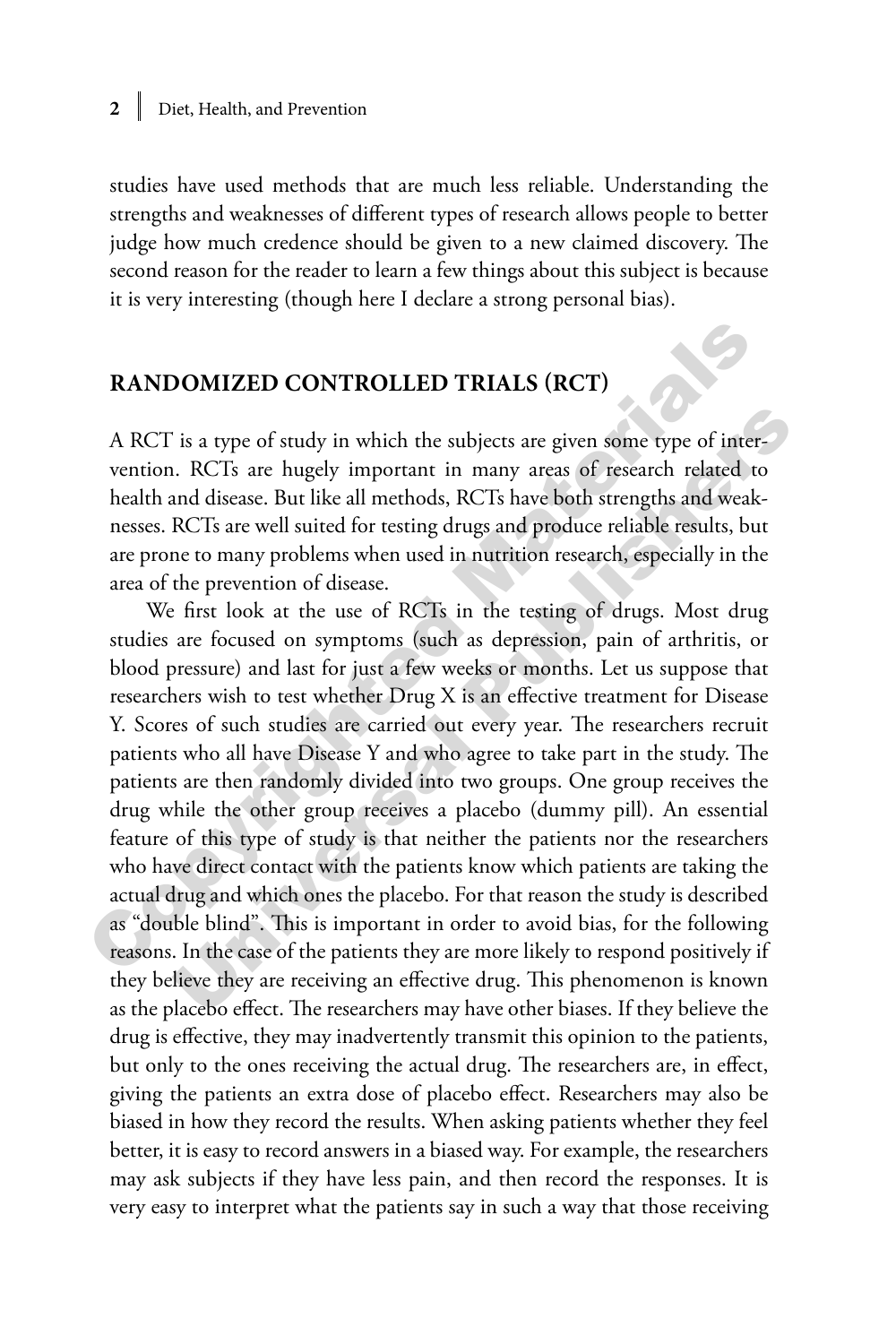the drug appear to have less pain. This in no way implies dishonesty by the researchers, but rather that people, even trained researchers, are unconsciously biased in how they hear and interpret statements.

Every human is different from every other human. For that reason they vary in their response to such external influences as drugs. Some patients may respond well to a particular drug while others have no response and may even get worse. To overcome this problem the researchers recruit enough subjects so that the results are clear. For many drug studies it may be enough to have 400 people of whom 200 receive the drug and 200 the placebo. At the end of the study the findings may reveal that the symptoms of 60 percent of those given the drug improved whereas an improvement was seen in only 20 percent of those given a placebo.

respond well to a particular drug while others have no response and may eve get worse. To overcome this problem the researchers recruit enough subjects so that the results are clear. For many drug sudies it may be enough t people of whom 200 receive the drug and 200 the placebo. At the end<br>e study the findings may reveal that the symptoms of 60 percent of<br>eigven the drug improved whereas an improvement was seen in only<br>rerent of those given If the results of a double-blind study on a drug show that many of the patients given the drug had an improvement in their symptoms while only a few of those given the placebo improved, then it is reasonable to conclude that the drug is an effective treatment. RCTs are a powerful tool as they generate trustworthy results regarding whether a drug really is an effective treatment for the disease being studied. For that reason, the double-blind RCT is the standard method for testing whether drugs are effective.

RCTs are also carried out in order to determine whether a drug can prevent a disease. We see an excellent illustration of this with a class of drugs known as statins. These drugs lower the blood cholesterol level. They are a common treatment for patients who are at high risk of heart disease because of an elevated blood cholesterol level. Giving statins to such patients is intended to help prevent heart disease. The effectiveness of statins has been demonstrated in numerous RCTs.

An especially famous series of RCTs were carried out during the years 2020 and 2021 in order to test whether several newly developed drugs are effective at preventing the COVID-19 virus from causing sickness in persons infected with the virus. Based on the successful findings from these RCTs the new drugs were approved for use across entire populations.

RCTs are also used to test many other interventions, including dietary changes that are intended to prevent or treat a disease. First we look at RCTs that investigate the effectiveness of diet in *treatment*. Whether the study is testing a dietary treatment for lowering blood cholesterol in people with high blood cholesterol, lowering blood pressure in people with high blood pressure, or for improving blood glucose control in people with diabetes, it makes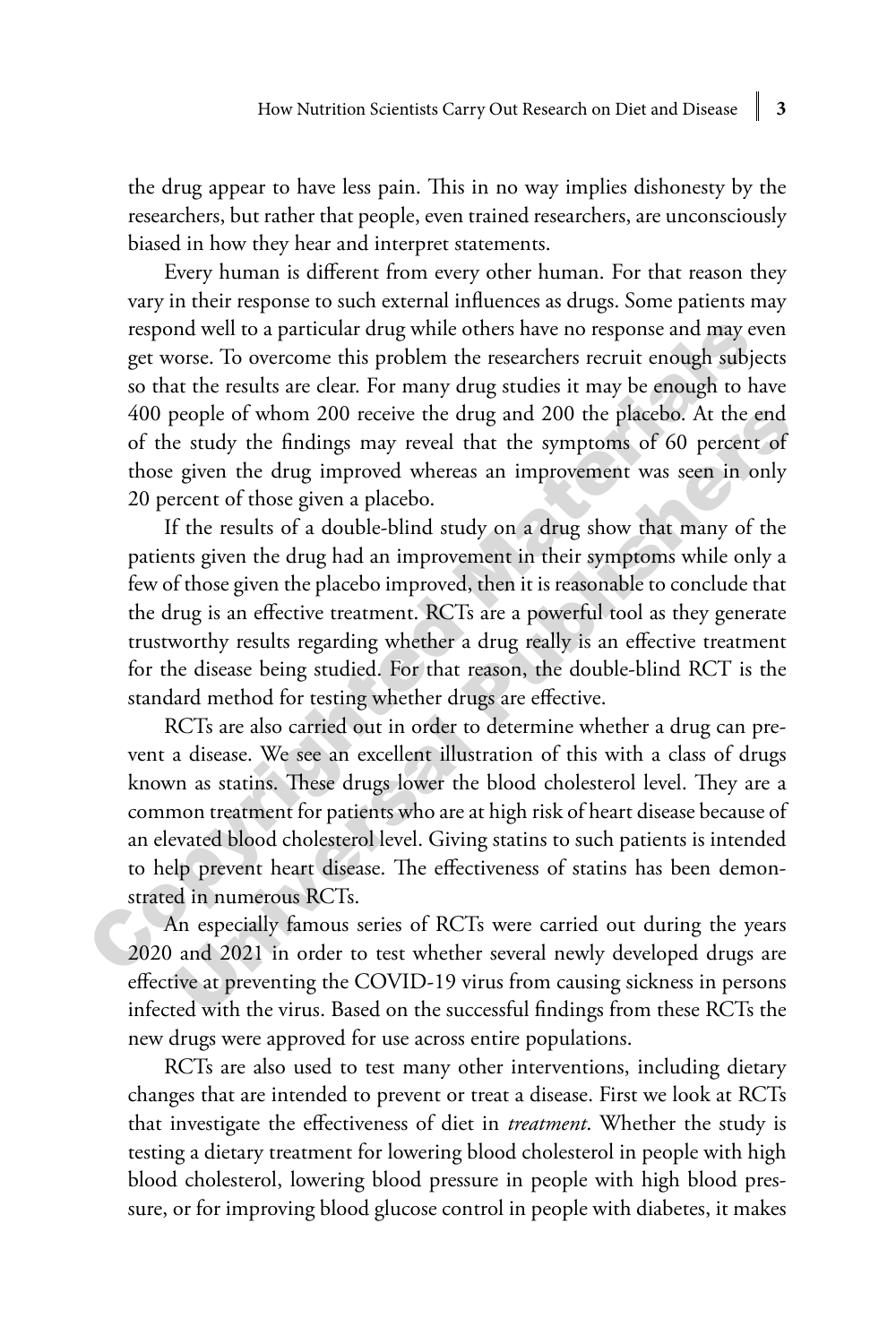perfect sense that all subjects recruited for the study already have the condition being studied. Such studies are comparable to drug studies. Accordingly, the study may need to include only a few hundred subjects and last just a few weeks or months. However, studies of this type that investigate whether a dietary treatment is effective for weight loss in overweight people may need to follow the subjects for two years. This is important as weight that is lost in the first few months of a new diet is often regained over the next year or two.

to follow the subjects for two years. This is important as weight that is lost in<br>the first few months of a new diet is often regained over the next year or two.<br>For obvious reasons, the subjects in a RCT know if they have s to their diet. For that reason most RCTs that investigate dietary<br>s cannot be done double blind. This is a significant problem as it<br>to biased results. In particular, subjects given the changed diet may<br>as a result of th For obvious reasons, the subjects in a RCT know if they have made changes to their diet. For that reason most RCTs that investigate dietary changes cannot be done double blind. This is a significant problem as it can lead to biased results. In particular, subjects given the changed diet may improve as a result of the placebo effect. That can easily be the case with studies of such conditions as migraine, arthritis, and irritable bowel syndrome (IBS) where symptoms are subjective. For example, four weeks after a person has changed his diet in order to relieve the symptoms of arthritis, he might be convinced that there is less pain, regardless of whether the state of the diseased joints has actually improved.

A large part of nutrition research is concerned with whether a change in the diet prevents a disease. Unfortunately, RCTs are far less reliable in this area than is the case with the testing of dietary interventions or drugs for the *treatment* of disease. The reasons for this are as follows.

Most diseases develop very slowly over many years. The diet change, even if effective at preventing a disease, may only affect a small proportion of people. These factors create several major challenges in the design of a RCT. Let us suppose a team of researchers wish to investigate whether a supplement of vitamin D helps prevent cancer. The first problem is that only a small fraction of the population develop cancer over a period of a few years. The second problem is that vitamin D, even if effective, may only prevent a small fraction of new cases of cancer. An optimistic prediction might be that it prevents one out of every 20 new cases of cancer. The researchers will then carefully plan the study with the goal that the findings will reliably tell us whether or not vitamin D prevents cancer. The study must be large enough so that the effects of chance do not overshadow the results. The researchers will consult with a statistician to figure out how many subjects are needed. She may then estimate that for this goal to be achieved, the study must be designed so that around 800 people would be expected to develop cancer in each group. Then, if vitamin D cuts the risk of cancer by one in 20, we would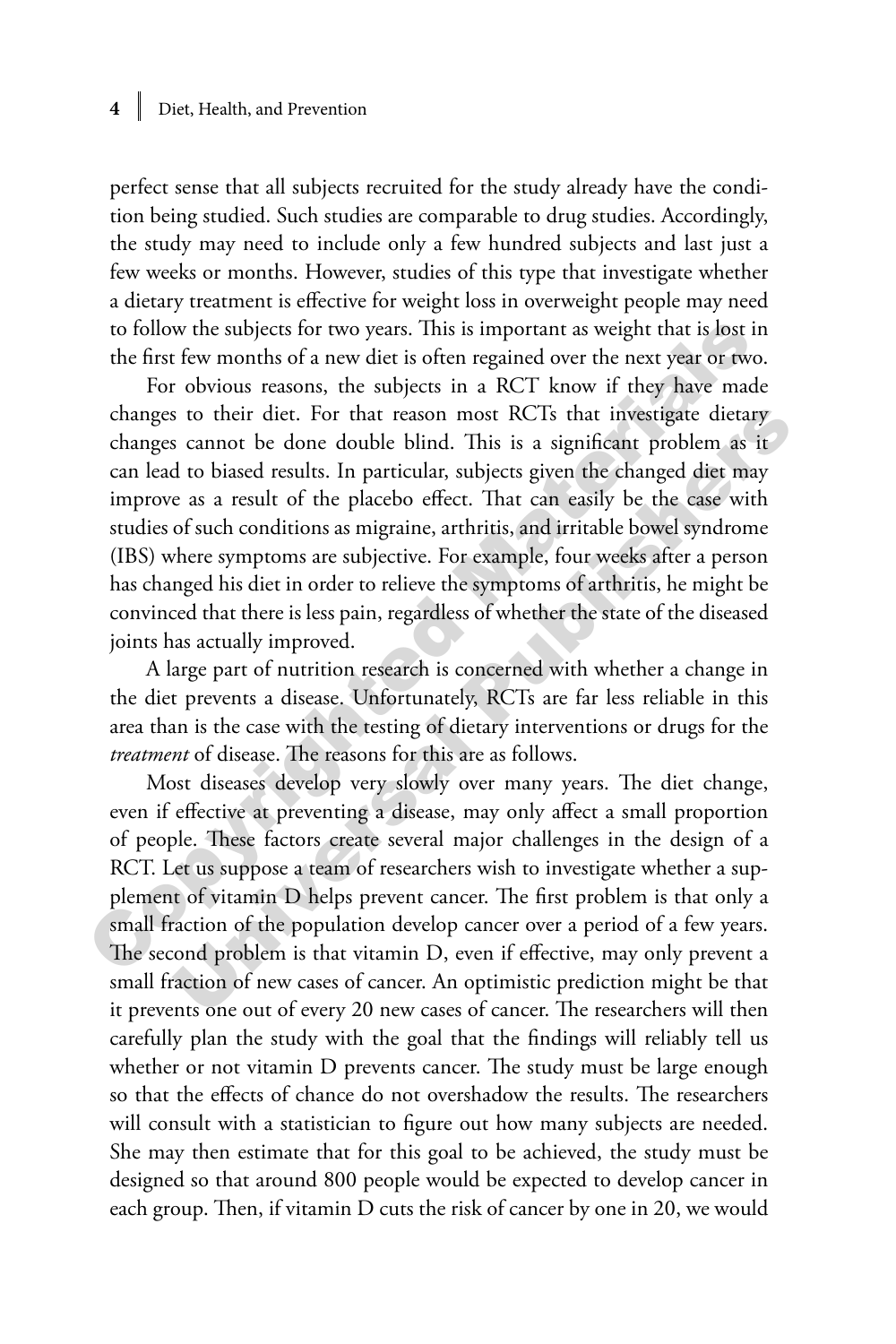expect to see around 800 people develop cancer in the group given placebo but only about 760 in those given vitamin D. With those numbers the results of the study might be judged to be meaningful (the technical term for this is "statistically significant"). But in order for 800 people in the placebo group to develop cancer it would have to include many thousands of subjects and keep track of them for perhaps five years. This means that the study will inevitably be many times larger (and more expensive) than a study that investigates whether a dietary change or a drug is effective for treatment. This obviously creates a huge problem.

track of them for perhaps five years. This means that the study will inevitable<br>be many time larger (and more expensive) than a study that investigat<br>whether a dictary change or a drug is effective for treatment. This obvi is a huge problem.<br>
How does our clever team of researchers get around this problem? The<br>
tiv way to reduce the huge size of the study and its prohibitive cost is to<br>
it subjects at high risk of cancer. By that means a muc How does our clever team of researchers get around this problem? The easiest way to reduce the huge size of the study and its prohibitive cost is to recruit subjects at high risk of cancer. By that means a much higher proportion of the subjects will develop cancer during the study than if they recruited only subjects at relatively low risk of cancer. This greatly reduces the number of subjects who must be recruited by a factor of four or five. But solving one problem creates a new problem. Cancer is a disease that usually develops slowly over many—perhaps 20 or 30—years. Suppose vitamin D is effective at an early stage, but not at a late stage, in the development of cancer. If the study includes only subjects at high risk of cancer and they are studied for only five years (as is the case in this example), then it may already be too late for vitamin D to achieve a preventive benefit. In that case the results will wrongly lead the researchers to conclude that vitamin D is of no value in the prevention of cancer.

Many RCTs have been carried out with the goal of determining if a particular change to the diet helps prevent a disease. Only a minority of those RCTs have produced positive results. It is strongly suspected that a major reason for this is because the subjects in the RCTs have mostly been at high risk of the disease being investigated and were studied for only a few years. I explained this problem in detail in my paper on the subject (Temple, 2016). So, for example, a RCT on whether a dietary supplement prevents cancer may use subjects who have been smokers for 20 years while a RCT on whether fish oil prevents heart disease may use subjects who have previously had a heart attack. In each case the study period may have a duration of around three or four years. What these RCTs are really studying is whether a dietary change can block the late stages of the disease process. Many of these RCTs may therefore be doomed to failure before the first human guinea pig has been recruited.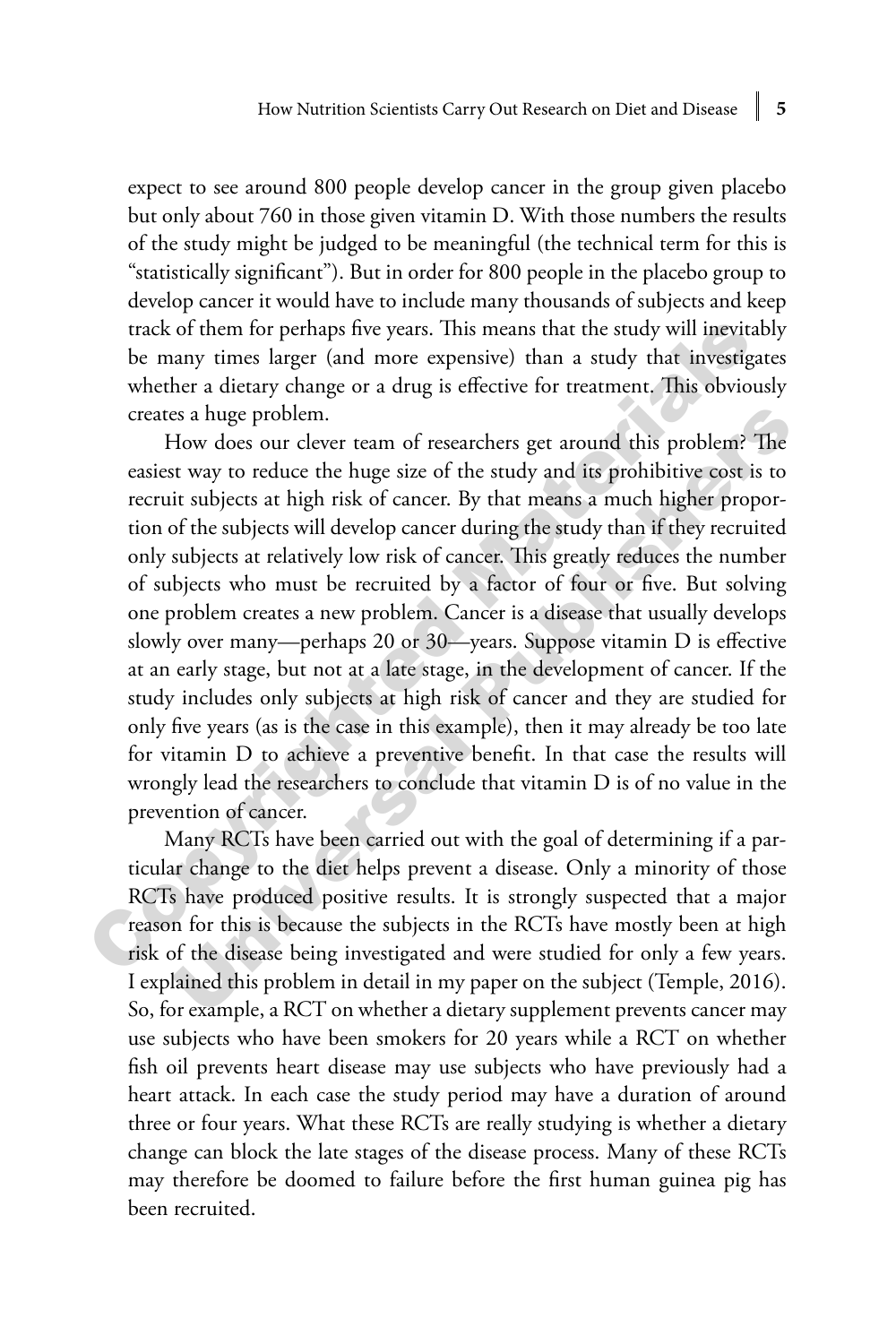As is the case with most RCTs that test whether a dietary change is an effective treatment, most studies of dietary change in prevention cannot be done double blind. As before this can lead to biased results. Not all nutrition studies have this problem. Sometimes the dietary change takes the form of giving a pill. This is the case with studies that investigate whether vitamin C prevent colds or whether beta-carotene prevents cancer. Such studies can be done double blind, much like drugs studies.

#### **EPIDEMIOLOGY**

Epidemiology is a powerful tool for studying the causes of many diseases. It embraces a family of related methods.

RCTs are generally considered a type of epidemiology. But epidemiology also includes studies where the researchers study a population but without trying to make any changes to how people eat and behave. This means studying the number of cases of different diseases within a population and then searching for the factors that help explain this. Such studies are often referred to as "observational".

prevent colds or whether beta-carotene prevents cancer. Such studies can be<br>done double blind, much like drugs studies.<br> **EPIDEMIOLOGY**<br>
Epidemiology is a powerful tool for studying the causes of many diseases.<br>
It embrace **EMIOLOGY**<br>
EMIOLOGY<br>
indogy is a powerful tool for studying the causes of many diseases.<br>
acces a family of related methods.<br>
TIs are generally considered a type of epidemiology. But epidemiology<br>
cludes studies where th The findings from this type of epidemiological study may tell us, for example, that high levels of air pollution are associated with increased rates of heart disease. The reader should note the use of the words "*associated with*". All we can say for sure after we examine the results of this study is that people who are exposed to air pollution have a higher risk of developing heart disease. But we must be very hesitant before jumping to the conclusion that the air pollution actually *causes* heart disease; there are probably other possible explanations for the findings. For example, poor people may live in areas of a city with the worst air quality and they are most prone to heart disease for reasons unrelated to air quality. To put it another way, this may be a case of guilt by association. We must therefore be cautious before jumping to the conclusion that the findings from studies of this type reveal cause and effect.

In this section three major types of epidemiological study are described.

#### **Cohort Studies**

This is a powerful method for uncovering the relationship between diet and disease. In a typical cohort study a large number of reasonably healthy people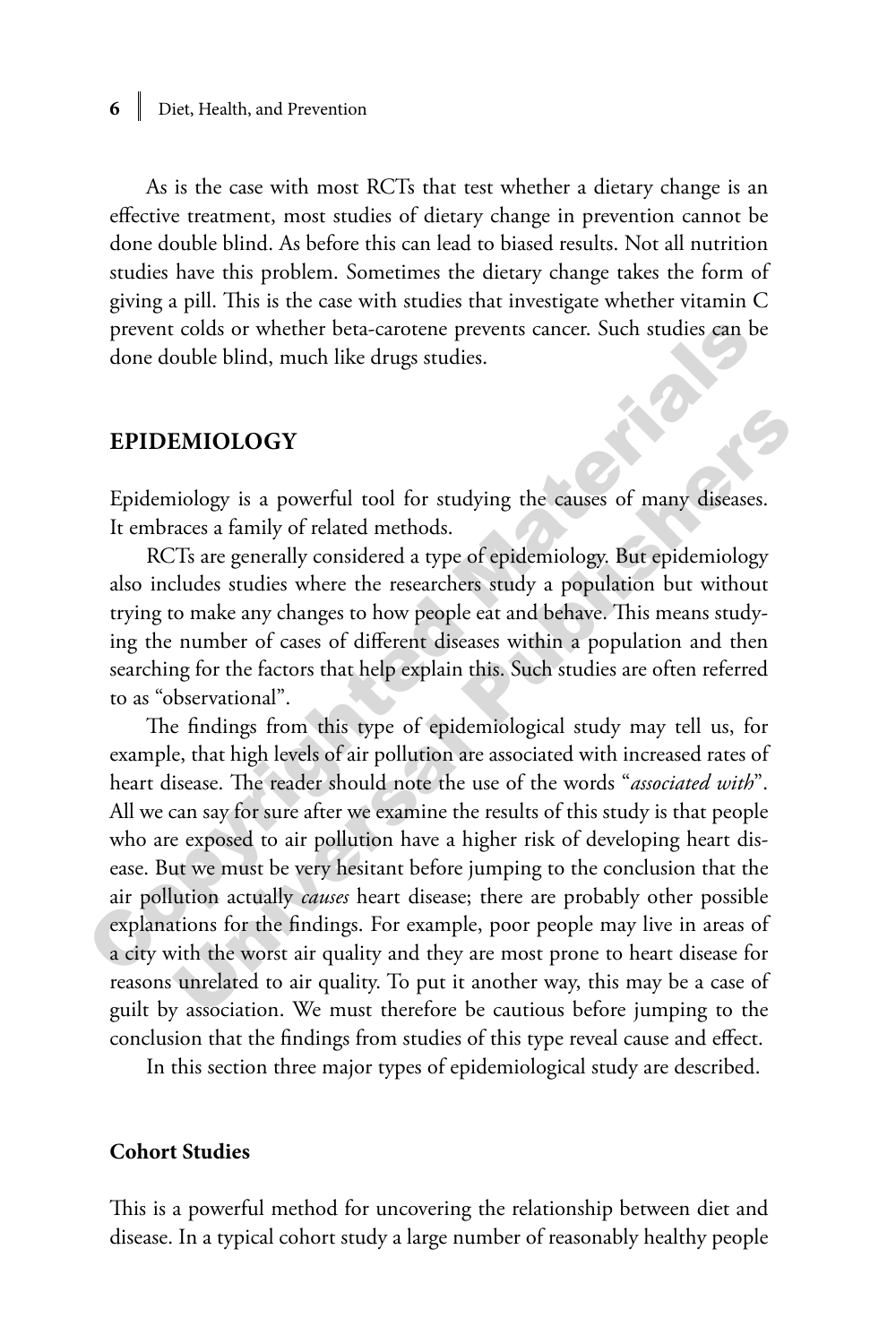are recruited. The number may be a few thousand or as many as several hundred thousand. Every subject is questioned about their diet as well as other relevant factors, such as their smoking habits, how much exercise they carry out, and their body weight. The researchers keep track of every subject and record all cases of the diseases of interest and of deaths. Then, after anywhere from four to 20 years, the researchers carefully analyze which factors are associated with which disease. As the lifestyle-related information is recorded at the start of the study and the subjects are then tracked, this type of study is often called a *prospective* cohort study. Cohort studies obviously involve storing and analyzing enormous amounts of information. For that reason they are a child of the computer age.

where from four to 20 years, the researchers carefully analyze which factors associated with which disease. As the lifesty-related information is recorded a prospective cohort study. Cohort studies obviously involve sto i called a *prospective* cohort study. Cohort studies obviously involve stor-<br>dianalyzing enormous amounts of information. For that reason they are<br>cohort studies have strengths and weaknesses. First, the weaknesses.<br>Cohort Cohort studies have strengths and weaknesses. First, the weaknesses. Making an accurate record of a person's diet is much more difficult than most people realize. When subjects in a research study are asked to describe their typical diet, they will try to be honest but will typically give responses that are only a rough approximation of the truth. This is because of the fallibility of the human memory. This problem is compounded by a second problem. Many cohort studies measure the diet of the subjects only once, namely at the start of the study. The researchers are assuming that this reflects the habitual diet of the subjects over the next decade or longer. But, of course, people change their diet over time. They may cut down on their alcohol intake, switch from beef to chicken, from butter to margarine, or from regular cola to diet cola.

What is the impact of this on the results of cohort studies? Let us suppose that people who regularly eat beef have a 10 percent higher risk of developing heart disease. Errors in making an accurate measurement of people's diets will tend to reduce the strength of this association. So instead of the findings indicating to the researchers that the risk is increased by ten percent, the researchers may end up concluding that the risk increases by only five percent. The more sophisticated cohort studies attempt to reduce the impact of this problem by repeating the diet assessment every few years. This produces a more accurate picture of a person's diet.

There is a second important weakness inherent in cohort studies. Suppose a cohort study discovers that people whose diet is quite rich in vitamin C have a low risk of cancer. What does this mean? The obvious message from the study is that vitamin C prevents cancer. If the results were reported in the media, this might lead to a spike in sales of vitamin C supplements. But a closer look at the results will tell a different story. Vitamin C is obtained from fruits and vegetables. A high intake of vitamin C is therefore a clear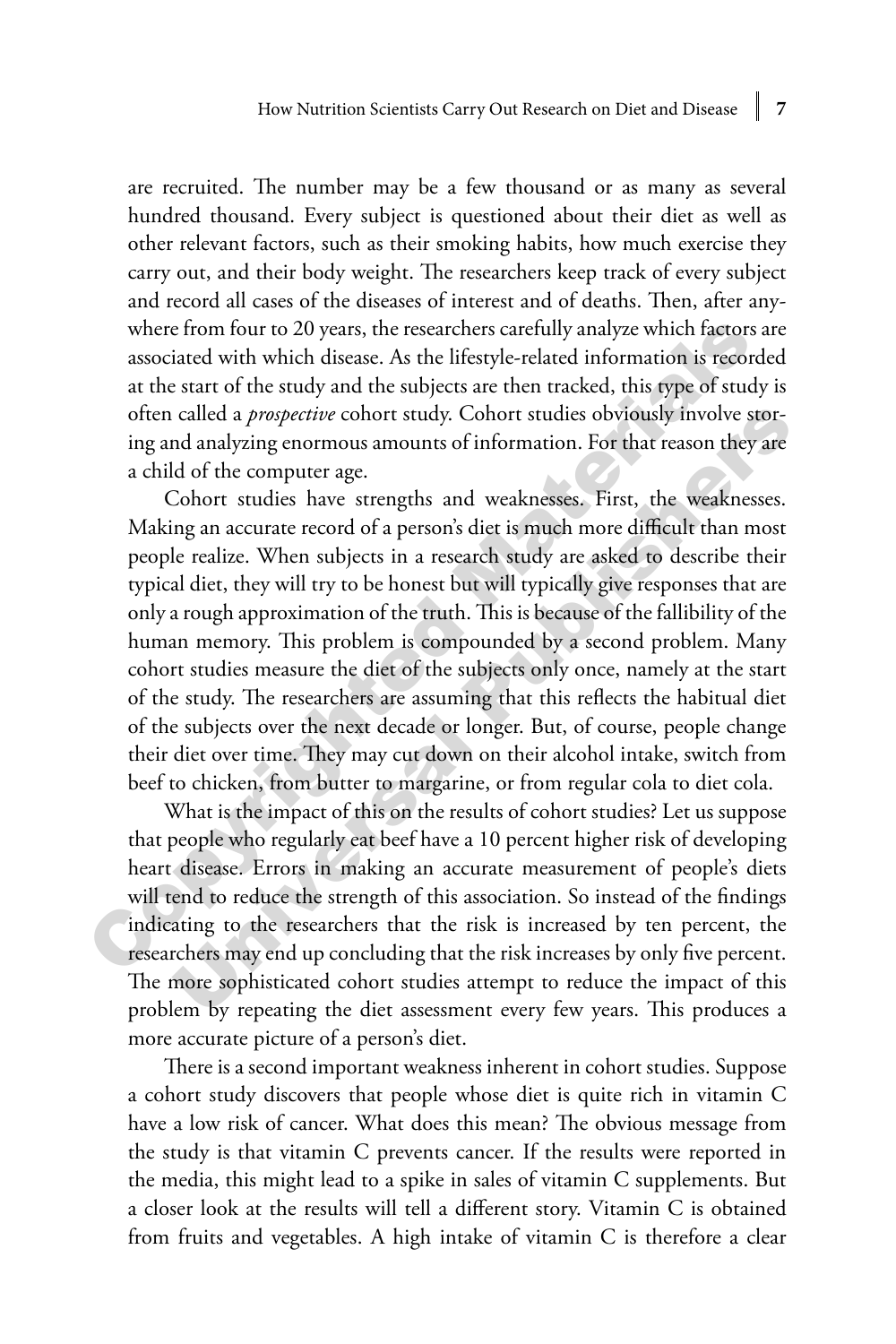indication of a high intake of fruits and vegetables. But these foods contain literally thousands of substances in addition to vitamin C. So what the study really found is that people who eat plenty of fruits and vegetables have a low risk of cancer. This probably means that fruit and vegetables are protective against cancer. But we cannot say that with any certainty. Perhaps people who eat generous amounts of fruit and vegetables are more health conscious and follow a number of healthy lifestyle habits. This problem is called confounding and is a frequent problem in cohort studies.

eat generous amounts of fruit and vegetables are more health conscious and<br>follow a number of healthy lifestyle habits. This problem is called confound-<br>ing and is a frequent problem in cohort studies have enormous value. spite these problems cohort studies have enormous value. This is best<br>strated by comparing cohort studies with RCTs. As was explained<br>RCTs that investigate the role of diet in disease berevention have mostly<br>bitects who we Despite these problems cohort studies have enormous value. This is best demonstrated by comparing cohort studies with RCTs. As was explained above, RCTs that investigate the role of diet in disease prevention have mostly used subjects who were at high risk of the disease being studied and were studied for only around three or four years. The results of these studies do not reliably tell us whether the dietary change truly prevents the disease but rather whether it blocks the late stages of the disease process. But cohort studies are completely different. They usually recruit only subjects who are reasonably healthy. In the better cohort studies the subjects are then followed for upwards of ten years. This time period is sufficiently long that it will probably cover most of the stages of disease development from start to finish. With this study design, therefore, the findings tell us whether the dietary change truly prevents the disease.

There is an official dogma in medical research. RCTs are considered highly reliable. That is true for many types of study such as the effectiveness of drugs. For that reason RCTs are often referred to as the "gold standard". Epidemiological studies, by contrast, have a lower status.

Textbooks that cover this subject tell students that epidemiology shows "association not causation". But for the reasons explained above, the situation is quite different when it comes to investigating whether a particular dietary change prevents disease. Here, cohort studies are arguably at least as reliable as RCTs and may even be more reliable (Temple, 2016).

Here are two examples that illustrate this.

Dietary fiber is thought to be protective against colon cancer. This has been tested in both RCTs and cohort studies. Ideally, an RCT would study healthy people (free of colon disease) and then test whether a fiber supplement prevents colon cancer over the next ten years or longer. But such a study would need huge numbers of subjects and would be almost impossible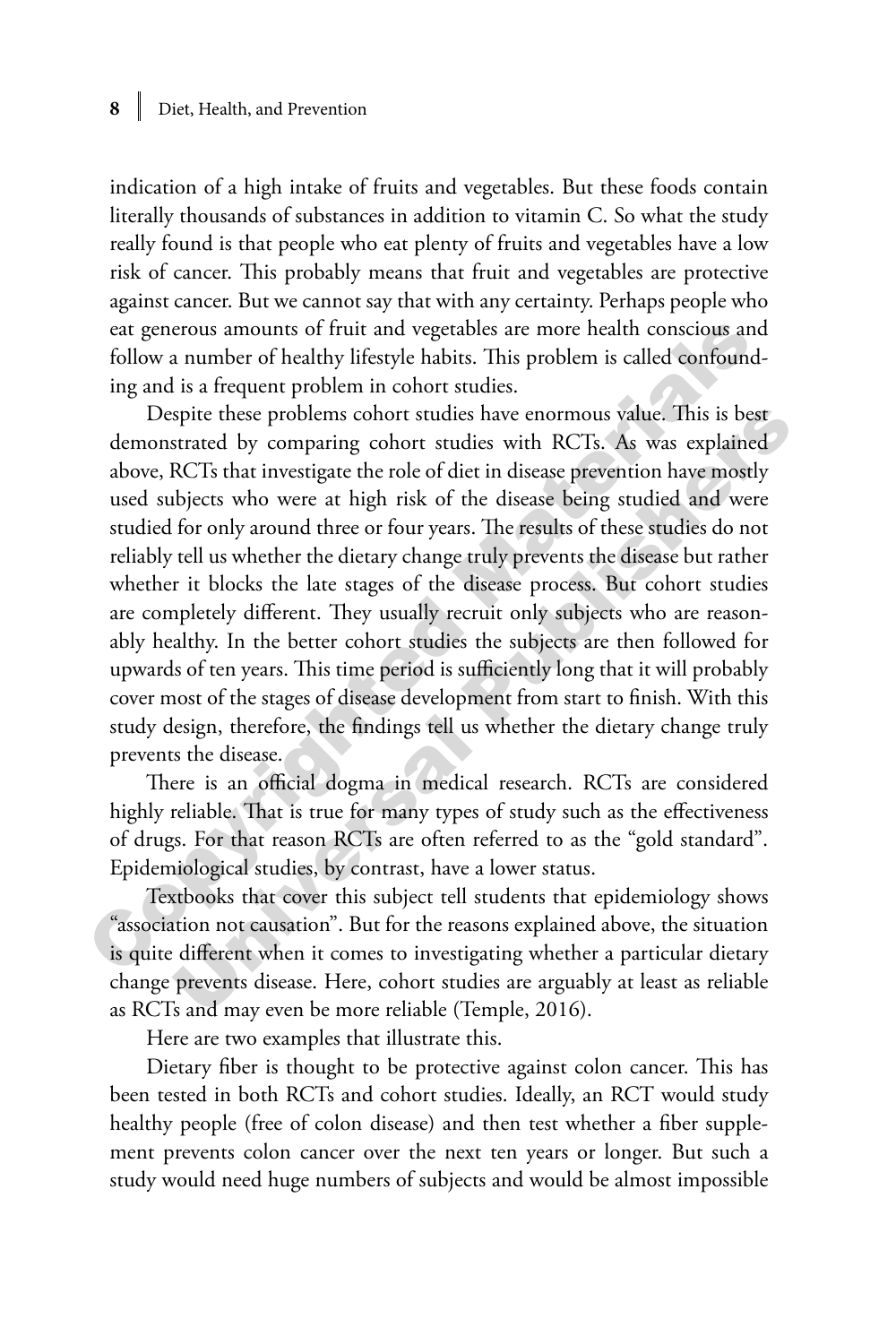cancer). The subjects were given a supplement of wheat bran, a rich sour<br>of ther, for between two and four years. The investigators did not measu<br>actual cancer but rather the appearance of new adenomas in the colon. N<br>evid nce was seen that wheat bran reduced the risk of this. How reliable are results? The answer is: not very. This is because the subjects already had adenomas meaning that they were well down the road leading to colon an aden to carry out because of cost. Quite apart from cost it would be an immense challenge to recruit enough volunteers who would agree to follow a specified diet every day for ten years. Instead of that highly impractical study design what investigators have done is to use subjects who had colon adenomas (a benign tumor that is believed to be a stage on the road to actual colon cancer). The subjects were given a supplement of wheat bran, a rich source of fiber, for between two and four years. The investigators did not measure actual cancer but rather the appearance of new adenomas in the colon. No evidence was seen that wheat bran reduced the risk of this. How reliable are these results? The answer is: not very. This is because the subjects already had colon adenomas meaning that they were well down the road leading to colon cancer. Adding to the problem, the study did not measure actual colon cancer but rather a disorder associated with it. For that reason the RCTs cannot be seen as a proper test of whether fiber prevents the development of colon cancer. Cohort studies, in stark contrast, recruited healthy people and then tracked them for between five and 17 years. This long time period covers most of the timeframe needed for a healthy colon to develop cancer. Several cohort studies have reported that persons whose intake of fiber was relatively high had a reduced risk of developing colon cancer. These studies are far more informative than the RCTs as they suggest that foods rich in fiber prevent the development of colon cancer in healthy people. The cohort studies do, however, have one important limitation. Rich sources of fiber include fruits, vegetables, and whole grain cereals. So the most scientifically accurate conclusion from the studies is not that "fiber prevents colon cancer" but rather that "foods rich in fiber prevent colon cancer". This is an important distinction; we cannot say with any confidence what substances in fiber-rich foods deserve the credit. Despite the limitations of these cohort studies, from a practical point of view the findings are hugely important as they provides strong evidence on how to prevent a serious and deadly disease.

The second example looks at fish, fish oil, and heart disease. Again, we will compare cohort studies and RCTs. Many cohort studies have revealed that people who eat fish regularly have a 20 percent lower risk of cardiac death compared with those who seldom eat fish. As with the previous example, the subjects in these studies were healthy at the start of the study and were carefully tracked for many years. RCTs were altogether different. The large majority of the subjects already had a history of heart disease. They were given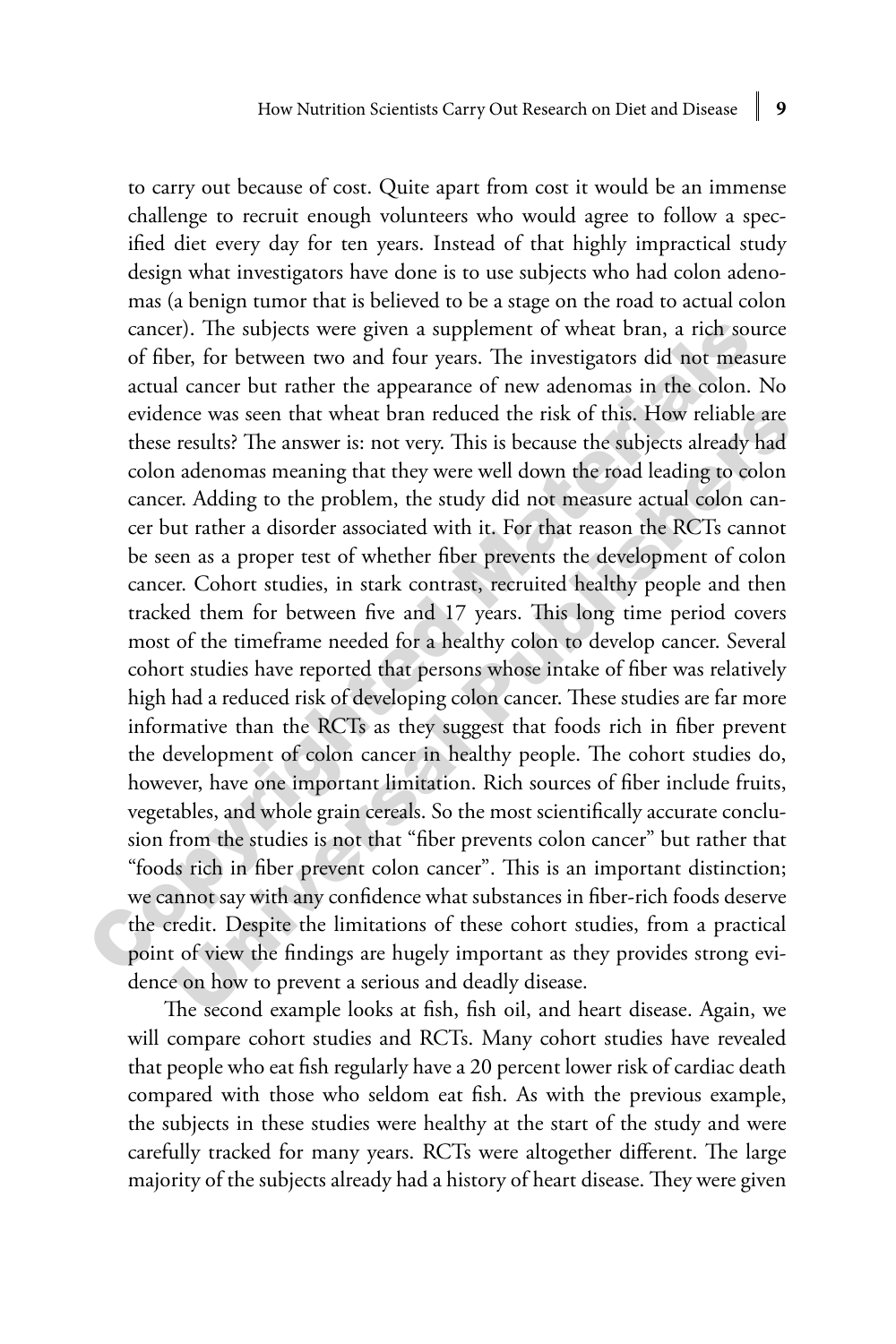a supplement of fish oil and followed for around two years. The treatment appears to cause some reduction in risk of heart disease but far less than what was seen in cohort studies. We can summarize the findings as follows:

- Cohort studies provide strong evidence that fish prevents heart disease.
- RCTs provide weak evidence that fish oil supplements prevent heart disease.

Which type of study is more reliable? The cohort studies examined the relationship between diet and the risk of cardiac death over the many years it takes for the disease to develop. But the RCTs looked narrowly at the risk of recurrence of heart disease in people who had already reached an advanced stage in disease development. If fish stops the progression of heart disease but only during its early stage, we will only see this in cohort studies, not in RCTs. This leads us to the same conclusion as in the previous example: it is cohort studies rather than RCTs that provide the far more valuable information.

#### **Case-control Studies**

• RCTs provide weak evidence that fish oil supplements prevent heart<br>disease.<br>Which type of study is more reliable? The cohort studies examined the<br>relationship between diet and the risk of cardiac death over the many year inch type of study is more reliable? The cohort studies examined the<br>ship between diet and the risk of cardiac death over the many years it<br>of the disease to develop. But the RCTs looked narrowly at the risk of<br>conce of he This type of study can be viewed as a simplified and speeded up version of a cohort study. A direct comparison is made between people with and without the disease being investigated. Here is an example of how it works. A team of researchers wishes to investigate the role of diet in kidney cancer. They recruit 200 patients who were recently diagnosed as having kidney cancer. For comparison they also recruit 200 people free of the disease. They then ask all 400 people to describe their past diet. The results might reveal, for example, that the cancer patients eat more processed meat but less citrus fruit than do the folks who are free of cancer. These findings suggest that processed meat makes kidney cancer more likely whereas citrus fruit lowers the risk.

Case-control studies have two major advantages over cohort studies. First, they require far fewer people (hundreds rather than many thousands). Second, an entire study can be done much more quickly. Unfortunately, case-control studies do have their downside. It is widely believed that the findings that come out of case-control studies are generally less reliable than are those from cohort studies.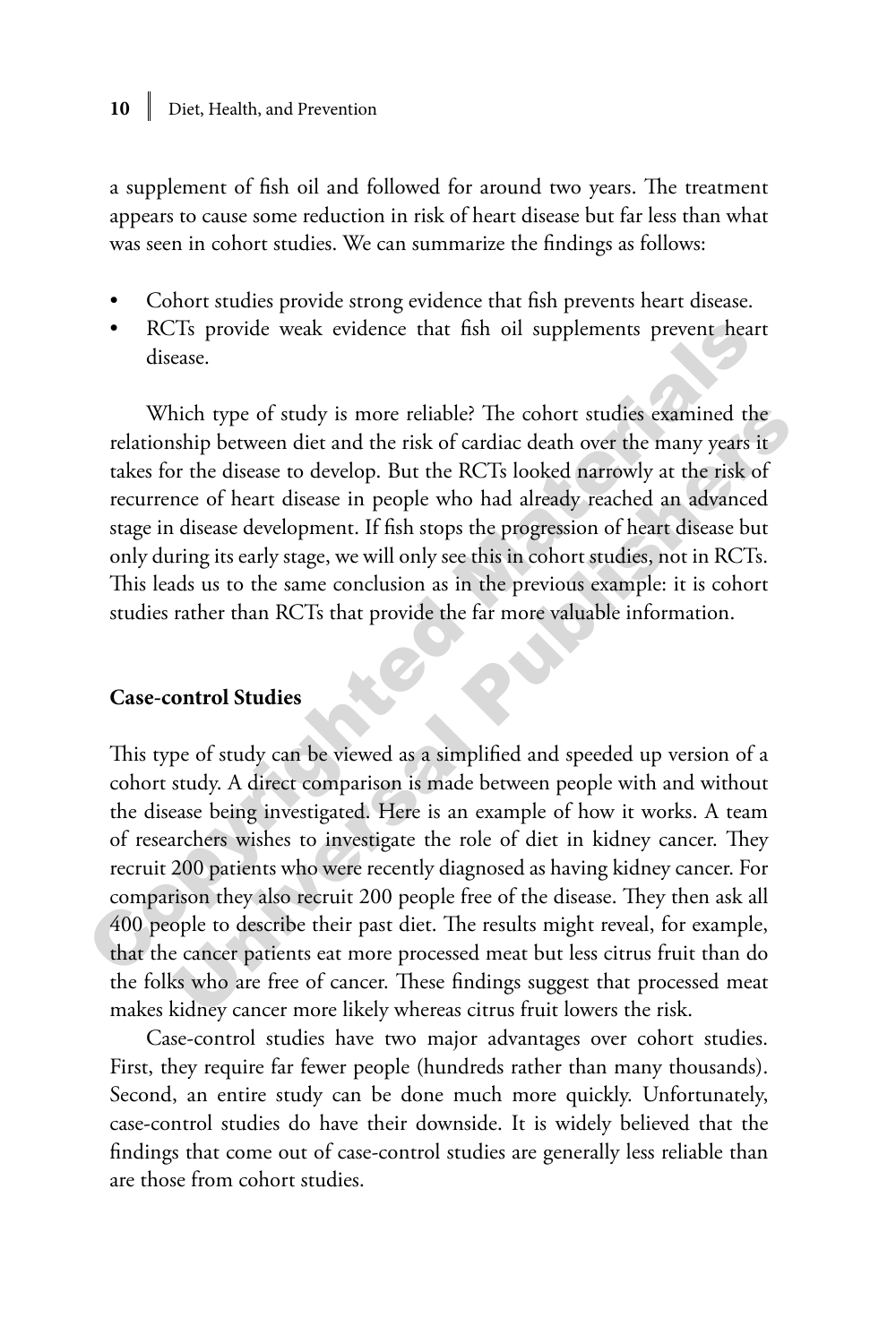#### **Population Studies**

The Introduction described how a group of medical investigators working in Africa in the 1960s noticed that the inhabitants of that continent seldom developed many of the diseases that are common in Europe and North America. These diseases are now commonly referred to as the chronic diseases of lifestyle. Based on this pioneering research we now know that these diseases are closely associated with the Western lifestyle. This is an example of a population study.

America. These diseases are now commonly referred to as the chronic disease<br>of lifestyle. Based on this pioneering research we now know that these diseas<br>are closely associated with the Western lifestyle. This is an exampl Like all types of research that investigates the relationship between diet and disease, population studies have their inherent strengths and weaknesses. On the plus side population studies are fairly cheap to carry out and can be done using data that are based on millions of people. The flip side is that there are typically a great many differences besides diet between different populations which makes it hugely challenging to figure out which factors are truly responsible for the variations in the risk of the disease being studied. Is it a component of the diet (fat, vegetables, meat)? Or perhaps it is another component of lifestyle, such physical activity or smoking. These differences are much greater when comparing countries from different parts of the world.

In study.<br>
in study.<br>
in study.<br>
in the all types of research that investigates the relationship between diet<br>
lisease, population studies have their inherent strengths and weaknesses.<br>
using data that are based on million Population studies also suffer from serious problems with the accuracy of the raw data. Many less developed countries do not collect accurate data, including for health statistics such as cause of death, and for food intake. Consider the following example. A researcher wishes to compare the intake of meat with the risk of death from cancer in various countries in Europe and Africa. While the numbers coming from Europe are likely to be reasonably accurate, the data from Africa are likely to be riddled with serious errors. If the researcher works on the assumption that all numbers that appear in government reports are accurate, this can easily lead to the well-known problem of "junk in, junk out". For that reason researchers must be extremely careful when using data collected in less developed countries.

A classic example of a population study is the relationship between the amount of selenium in the soil in the states of the USA and the risk of cancer. American states with relatively high amounts of selenium in the soil (and therefore in the local diet) tend to have lower rates of cancer than states where the soil has a poor content of selenium (Shamberger et al., 1976). The same observation was made when different countries were compared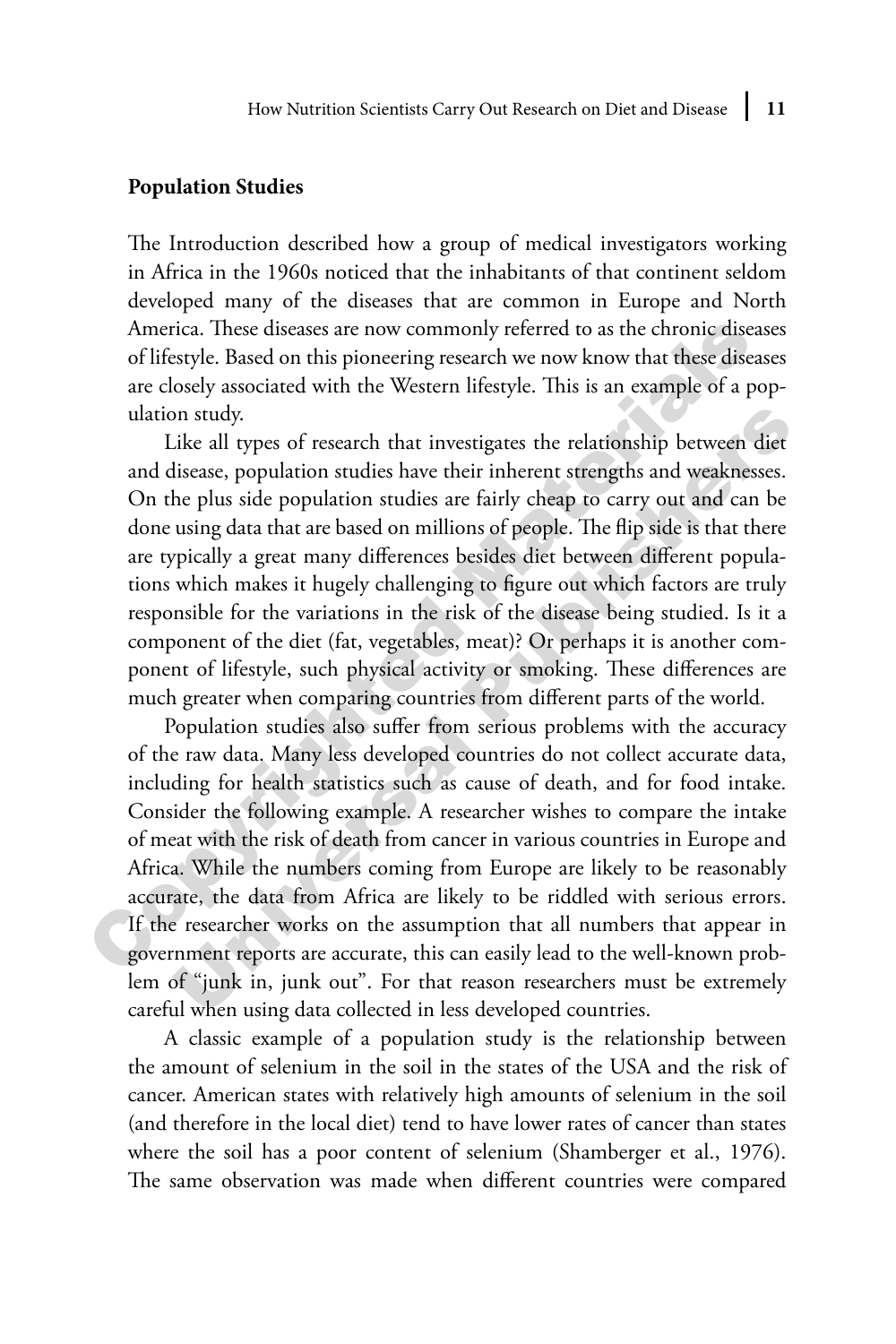(Schrauzer et al., 1977). This led to the discovery (which is still being investigated) that selenium offers some protection against cancer. A similar finding concerns sunshine. The sunnier states of the USA tend to have lower rates of cancer compared to states with less sunshine. The favored explanation for this is that the people who live in sunny states produce more vitamin D in their skin which then helps prevent cancer.

#### **ANECDOTAL OBSERVATIONS**

skin which then helps prevent cancer.<br>
ANECDOTAL OBSERVATIONS<br>
Charlie gets flu most winters. A friend told him about Echinacea, a herbal<br>
product, which is claimed to help prevent flu. Charlie bought a large bottle<br>
and t CONTAL OBSERVATIONS<br>
Segers flu most winters. A friend told him about Echinacea, a herbal<br>
t, which is claimed to help prevent flu. Charlie bought a large bottle<br>
k a pill every day before and during flu season. He did thi Charlie gets flu most winters. A friend told him about Echinacea, a herbal product, which is claimed to help prevent flu. Charlie bought a large bottle and took a pill every day before and during flu season. He did this again the following year. Charlie was pleasantly surprised that both those years he did not succumb to flu. The obvious conclusion, Charlie concluded, was that Echinacea had prevented him from getting flu. It is possible that Charlie was right and that Echinacea does indeed deserve the credit. But the facts are also consistent with other explanations. Possibly, Charlie was immune to the strain of flu viruses that appeared during the years he was taking Echinacea. Or perhaps luck was on Charlie's side and he was not infected by the flu virus. The information available to us is so limited that we can only guess as to the correct explanation.

This little story is known as an anecdotal observation. It is universally accepted in all areas of medicine that such observations have very limited value. This type of "evidence" (using the term very loosely) is the source of endless confusion when it comes to trying to figure out connections between diet and health. The central problem with anecdotal observations is that they are often a manifestation of chance. The placebo effect may also be at work. For example, Mary might go to a health food store and ask for advice on how to treat her poor level of energy. Mary is persuaded to take a vitamin B supplement. Over the next few weeks Mary notices that she seems to have more energy. Mary is delighted: the supplement has restored her energy level, or so she believes. In reality, it is most unlikely that the supplement had any direct effect on Mary's energy level. A more plausible explanation is that her improvement might have been due to the placebo effect (the supplement merely created the illusion that she had more energy). It is also entirely possible that Mary's improved energy was simply a chance occurrence (she did